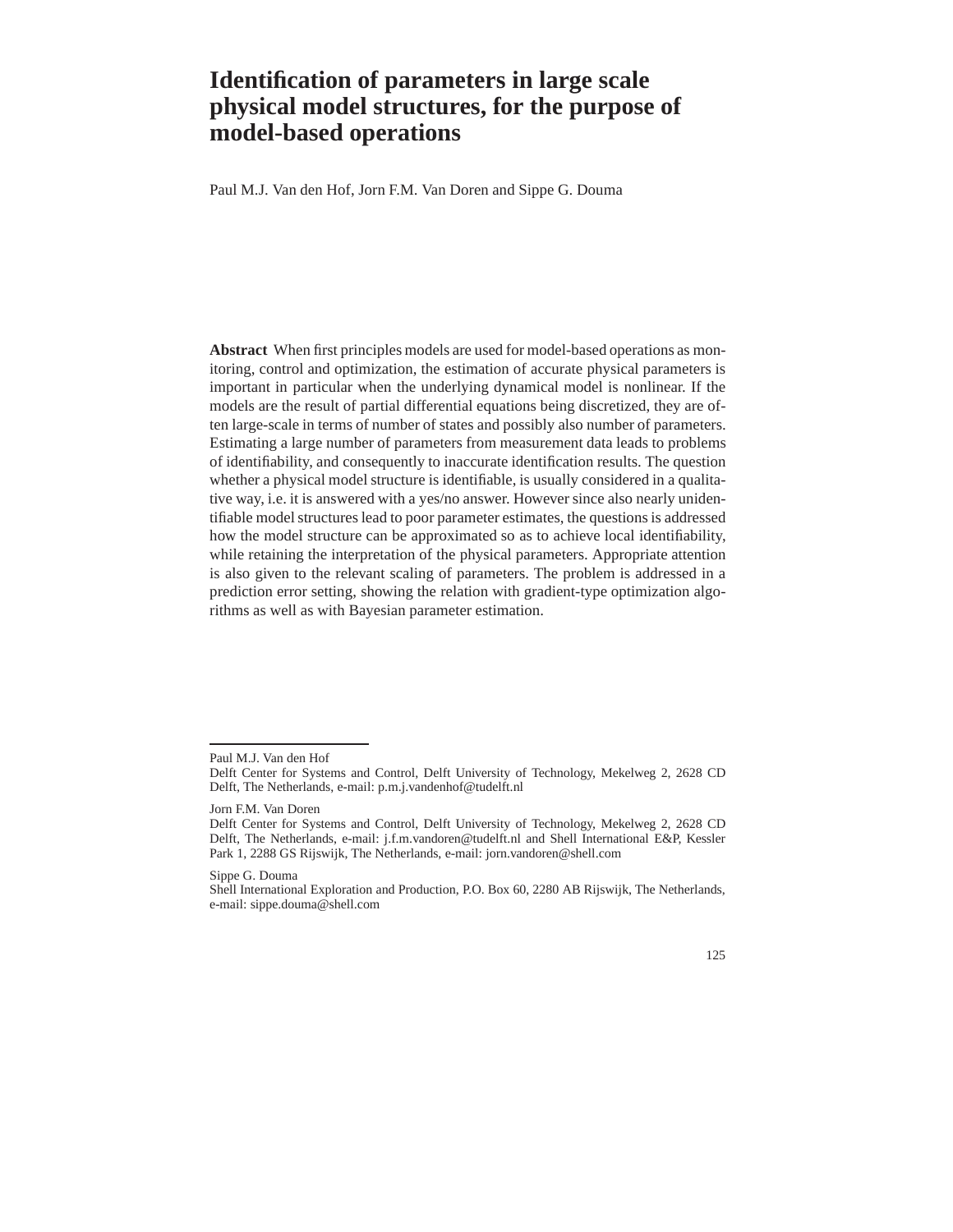#### **1 Introduction**

Complex dynamical physical processes raise many challenges for model-based monitoring, control and optimization. On-line reconstruction of non-measurable variables, design of appropriate feedforward and feedback control strategies, as well as economic optimization of processes under appropriate operational constraints, generally require the availability of a reliable process model, preferably accompanied by a quantification of its reliability (uncertainty). If the dynamics of the considered process is linear, then a process model can be obtained by applying black-box system identification, which provides a well-studied set of tools for identifying linear models on the basis of experimental data [15, 21]. If there is a particular interest in the identification of physical parameters, this often does not raise any additional problems: one has to choose the right (physics-based) model structure and identify the parameters through one of the available (possibly non-convex) optimization methods. The only issue that has to be taken care of is that the physical model structure is identifiable, implying that the several physical parameters can be distinguished from each other on the basis of the model's input-output behavior.

In the situation that the process dynamics is nonlinear, it can often be linearized around an operating point (as e.g. in continuous-type industrial/chemical production processes) and the above mentioned linear approach can be followed leading to a linear (approximate) model. However when essential nonlinear dynamical phenomena are involved and the user needs to capture this dynamics in the model, it is much harder to come up with generic black-box techniques for identification. Although there are interesting attempts to capture the nonlinear phenomena in (blackbox) model structures as Wiener and/or Hammerstein models, [1, 33], and linear parameter-varying (LPV) models [14, 29, 2, 25, 24, 32, 34], information on the underlying physical structure of the nonlinearities is very often required for selection of an appropriate model structure.

In some processes it is desirable to capture the real underlying nonlinear dynamic structure of the process in order to make reliable long-term predictions. Firstprinciples model then provide the structure of the model, while incorporated (physical) parameters have to be estimated on the basis of experimental data. Especially in situations where the first principles models are given by partial differential equations (pde's), the required step of discretizing the equations in space and time generally leads to complex models with a large number of states and possibly also a large number of unknown (physical) parameters. For an interesting example of this situation in a problem of (oil) reservoir engineering, the reader is referred to [13], where an industrial example of optimal oil recovery from reservoirs over the life time of the reservoir (possibly  $> 20$  years) is shown in the form of a nonlinear (batch-type) process with a number of states and parameters exceeding the order of  $10<sup>5</sup>$ .

Identifying extremely large number of parameters from measurement data leads to serious problems, and at least it leads to the question which model properties can be reliably estimated from the available measurement data. From a model-based operations point of view (monitoring, control, optimization) it makes sense to limit the complexity of an identified model to a level where the model can be reliably vali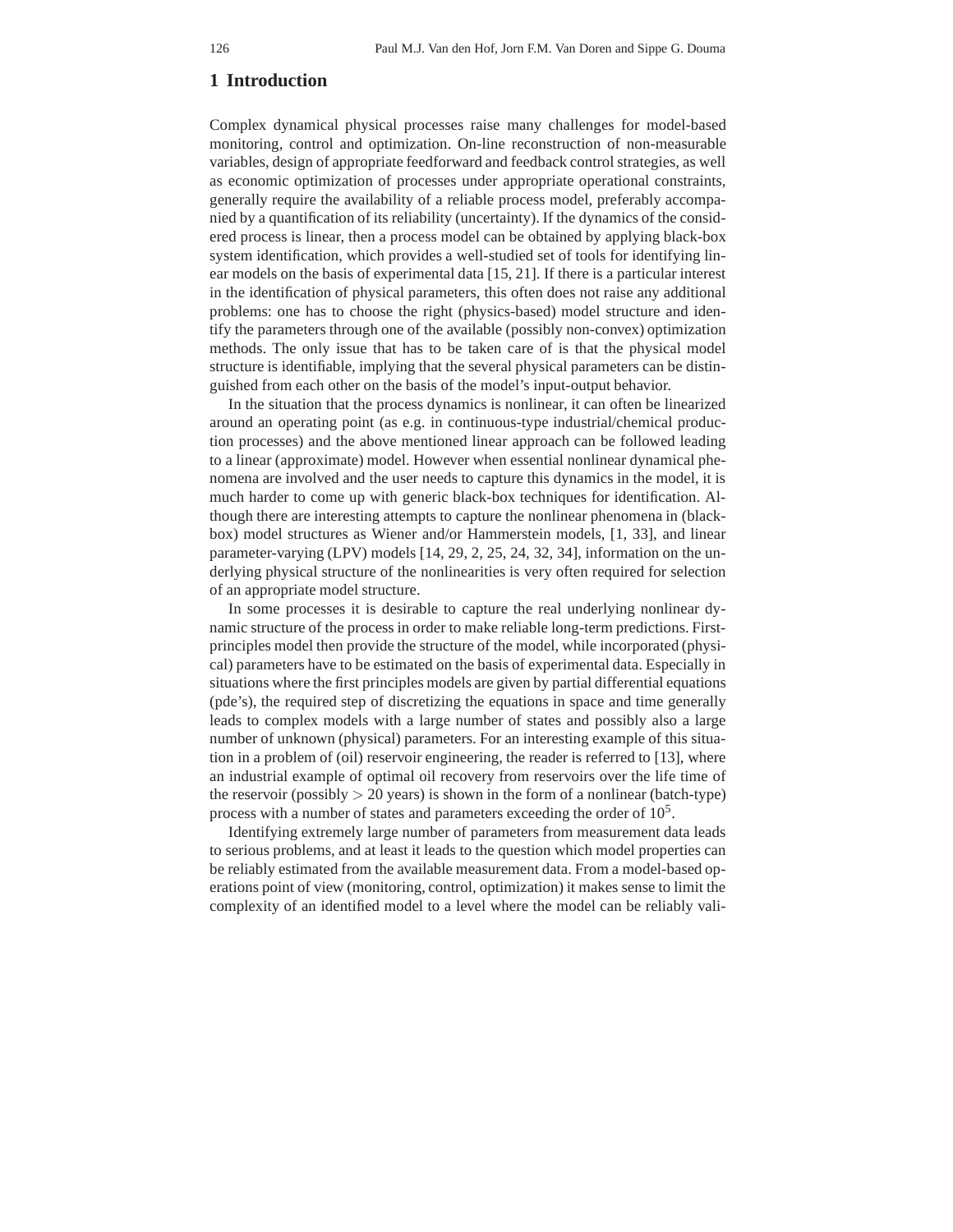dated from data. If not, the parameter estimates might be highly determined by the -random- experiment that is done (overfit) leading to unreliable model predictions. In identification this problem is addressed by the notion of identifiability (of a model structure), and directly coupled to the variance of estimated parameters.

In this chapter the notion of identifiability will be evaluated in the scope of the high-complexity type of processes discussed above. Our argument will be that having an (locally) identifiable model structure will not be sufficient to provide reliable parameter estimates in large scale physical model structures. Methods will be presented that allow to reduce the parameter space to limited dimension, while being able to reliably estimate the reduced parameters and maintaining their physical interpretation. To this end the qualitative notion of (local) identifiability (with a yes/no answer) is generalized to a quantitative notion, removing that parameter subspace from the parametrization that can only be estimated with excessively large variance.

## **2 Identifiability - the starting point**

The notion of identifiability refers -roughly speaking- to the question whether parameter changes in the model can be observed in the model output signal (output identifiability) or in the model's input-output map or transfer function (structural identifiability).

The notion of output identifiability has been studied in e.g. [11] and [15]. The notion of structural identifiability was first stated by [3] and has been extensively studied in the field of compartmental modeling ([10], [20]). State-space model parameterizations have been analyzed by [9] and [30]. Lately there has been a renewed interest in structural identifiability analysis, with contributions from [22] and [27]. In its essence, identifiability properties are global properties, i.e. holding for the full parameter space, as e.g. considered in [16] and [7] where parameter mappings are studied to analyse global identifiability. However restricting attention to a local analysis is often the only situation that is feasible in terms of computational complexity. As a result we will focus on local properties in this chapter only.

Consider a nonlinear dynamical model that generates output predictions according to<sup>1</sup>:

$$
\hat{\mathbf{y}} = h(\mathbf{u}, \theta; x_0),\tag{1}
$$

where  $\hat{\textbf{y}}$  is a prediction of  $\textbf{y} := \left[\begin{array}{cccc} y_1^T & \dots & y_N^T \end{array}\right]^T$  denoting output signal measurements  $y_k \in \mathbb{R}^p$  stacked over time,  $\theta \in \Theta \subset \mathbb{R}^q$  the parameter vector,  $\mathbf{u} := \left[ u_1^T \dots u_N^T \right]^T$ the input vector  $u_k \in \mathbb{R}^m$  stacked over time, and  $x_0$  the initial state vector. Since the model (1) is parameterized it represents an input/output model structure.

The definition of local identifiability now is given as follows([11]):

**Definition 1** An input/output model structure  $h(\theta, \mathbf{u}; x_0): \Theta \to \mathcal{H}$  is called locally *identifiable in*  $\theta_m \in \Theta$  *for a given* **u** *and*  $x_0$ *, if for all*  $\theta_1$ *,*  $\theta_2$  *in the neighborhood of* 

<sup>&</sup>lt;sup>1</sup> Without loss of generality we restrict attention to predictors that are not dependent on output measurements *y*, whch in an LTI-setting is referred to as Output Error predictors.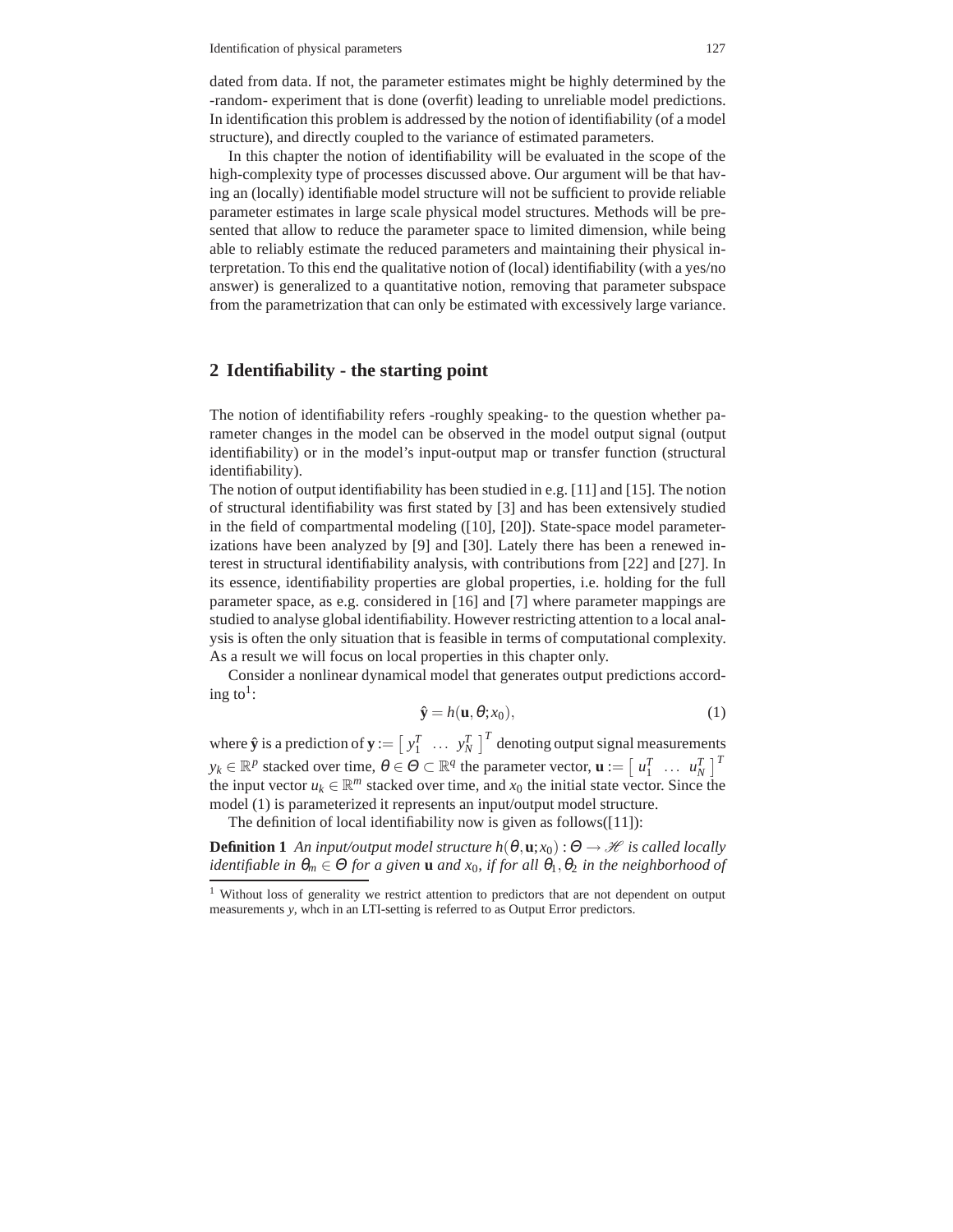<sup>θ</sup>*<sup>m</sup> holds that*

$$
\{h(\mathbf{u},\theta_1;x_0)=h(\mathbf{u},\theta_2;x_0)\}\Rightarrow\theta_1=\theta_2.
$$

If we linearize the nonlinear process dynamics around a chosen operating point or trajectory, a linear dynamical system results. This system can be modelled by an LTI input-output model, represented by the transfer function *G*, leading to an output predictor

$$
\hat{y}_k = G(q, \theta) u_k,
$$

with *q* the shift operator  $qu_k = u_{k+1}$ .

The notion of local structural identifiability ([9]) is then defined by considering the properties of the parameterized transfer function  $G(q, \theta)$ :

**Definition 2** An input/output model structure  $G: \Theta \rightarrow \mathscr{G}$  with  $\Theta \subset \mathbb{R}^q$  and  $\mathscr{G} \subset$  $\mathbb{R}(z)^{p \times m}$  *is called locally structural identifiable in*  $\theta_m \in \Theta$  *if for all*  $\theta_1, \theta_2$  *in the neighborhood of* <sup>θ</sup>*<sup>m</sup> holds that*

$$
\{G(z,\theta_1)=G(z,\theta_2)\}\Rightarrow\theta_1=\theta_2.\tag{2}
$$

Here  $\mathbb{R}(z)^{p \times m}$  is the set of all  $p \times m$  rational transfer function matrices in the complex indeterminate *z*.

Note that in contrast with (1) this latter notion is not dependent on either an input signal nor an initial state. Structural identifiability will be considered in section 8, where a link is made between structural identifiability and identifiability.

In general identifiability questions are considered qualitatively, i.e. deciding whether a model structure is either identifiable or not. The tests required for this evaluation are typically rank evaluations of matrices, as e.g. Fisher's information matrix, around a particular local operating point in the parameter space, see e.g. [6]. However, when considering parameters in large scale (nonlinear) physical models it is relevant to raise the question how the notion of identifiability can be quantified. This implies addressing the question which part of the parameter space is best identifiable, and which part of the model structure can be approximated so as to achieve local identifiability, while retaining the interpretation of the physical parameters. For structural identifiability this question was preliminary addressed in [27]. In [4] the degree of identifiability was introduced. In [26] principal component analysis was applied to determine which parameters can be identified. Assessing identifiability can also be done a posteriori, after the identification of all parameters, by evaluating the parameter variance, see e.g. [12].

In this chapter we will further investigate how the notions of identifiability can be quantified to allow for a reduction in the parameter space with physically interpretable parameters.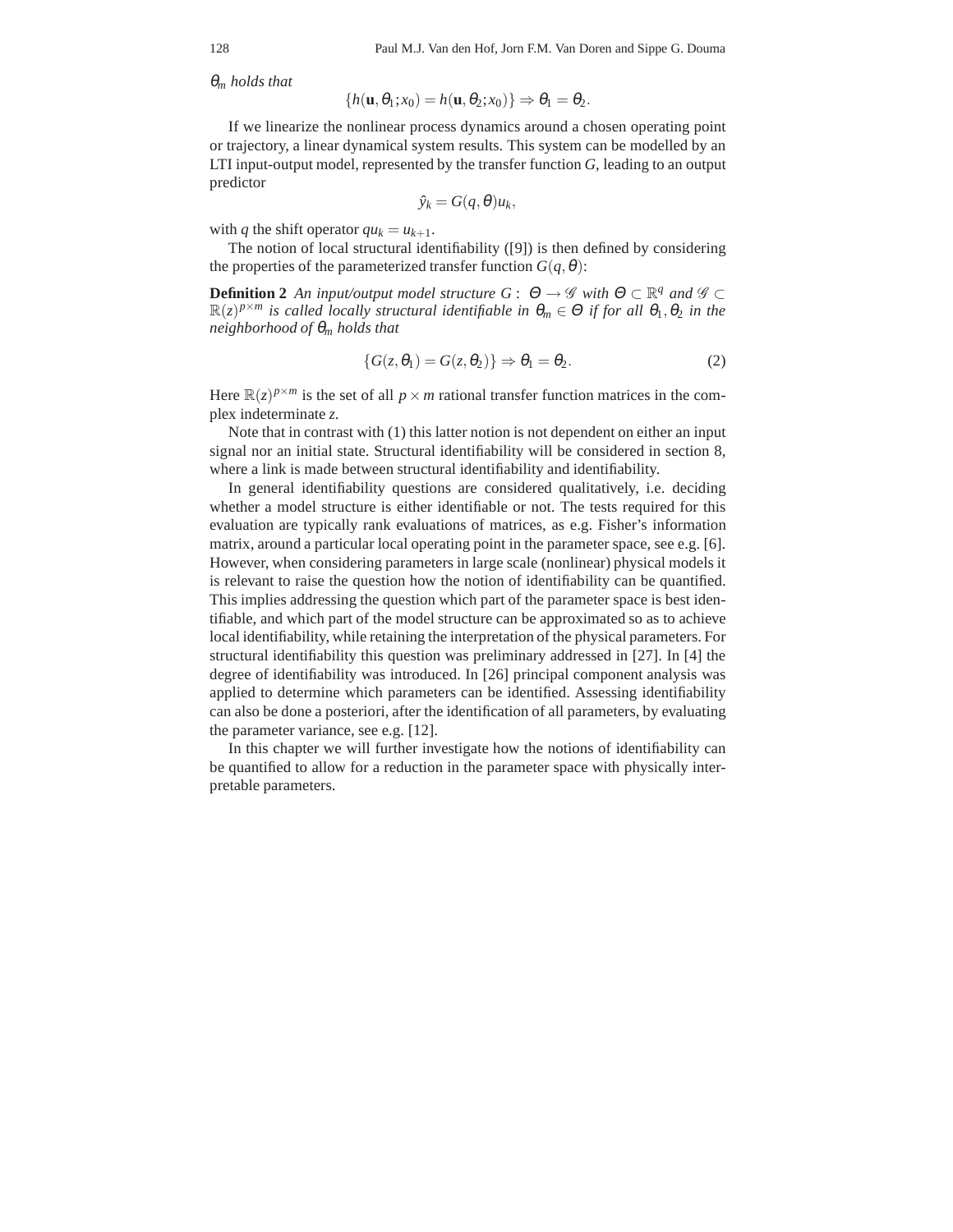## **3 Testing local identifiability in identification**

#### *3.1 Introduction*

In a model identification framework we consider parameter estimation methods that are characterized by minimizing a cost function  $V(\theta)$ :

$$
V(\theta) := \frac{1}{2} \boldsymbol{\varepsilon}(\theta)^T P_{\nu}^{-1} \boldsymbol{\varepsilon}(\theta),
$$
\n(3)

where the prediction error sequence  $\boldsymbol{\varepsilon}$  is defined as

$$
\boldsymbol{\varepsilon}(\boldsymbol{\theta}) = \mathbf{y} - \hat{\mathbf{y}} = \mathbf{y} - h(\boldsymbol{\theta}, \mathbf{u}; x_0),
$$
\n(4)

where **y** denotes the measured output sequence and  $\hat{\mathbf{v}}$  the predictor sequence, and  $P_\nu$ is a weighting matrix that could represent (an estimate of) the covariance matrix of the noise sequence **v** that is supposed to act on the measured output. In the rest of the chapter the shorthand notation  $\hat{\mathbf{y}}(\theta)$  is used to indicate  $h(\mathbf{u}, \theta; x_0)$ .

The Jacobian of  $V(\theta)$  with respect to the parameters is

$$
\frac{\partial V(\theta)}{\partial \theta} = \frac{\partial \boldsymbol{\varepsilon}(\theta)^T}{\partial \theta} P_{\nu}^{-1} \boldsymbol{\varepsilon}(\theta) = -\frac{\partial \hat{\mathbf{y}}(\theta)^T}{\partial \theta} P_{\nu}^{-1} (\mathbf{y} - \hat{\mathbf{y}}(\theta)).
$$
 (5)

The Hessian of  $V(\theta)$  with respect to the parameters is

$$
\frac{\partial^2 V(\theta)}{\partial \theta^2} = \frac{\partial \boldsymbol{\varepsilon}(\theta)^T}{\partial \theta} P_{\nu}^{-1} \left( \frac{\partial \boldsymbol{\varepsilon}(\theta)^T}{\partial \theta} \right)^T + S = \frac{\partial \hat{\mathbf{y}}(\theta)^T}{\partial \theta} P_{\nu}^{-1} \left( \frac{\partial \hat{\mathbf{y}}(\theta)^T}{\partial \theta} \right)^T + S, \quad (6)
$$

where *S* denotes the second-order information in  $\frac{\partial^2 V(\theta)}{\partial \theta^2}$ . The Jacobian and Hessian are for a given  $\theta$  and a given operating point (given by  $\mathbf u$  and  $x_0$ ). Parameter estimation now consists in finding the parameter estimate as a minimizing argument of the cost function  $V(\theta)$ 

$$
\hat{\theta} := \arg\min_{\theta} V(\theta). \tag{7}
$$

At  $\hat{\theta}$  the cost function  $V(\theta)$  is minimized and the Jacobian (5) at  $\hat{\theta}$  is zero, i.e.  $\frac{\partial V(\theta)}{\partial \theta} = 0$  at  $\hat{\theta}$ .

## **3.2 Analyzing local identifiability in**  $\hat{\theta}$

Local identifiability in  $\hat{\theta}$  is generally evaluated by the test whether the optimization problem (7) has a unique solution in the parameter space. By locally approximating the cost function  $V(\theta)$  by a quadratic function<sup>2</sup> (and thus neglecting the second

<sup>&</sup>lt;sup>2</sup> This is achieved by approximating  $\hat{y}(\theta)$  with a first-order Taylor expansion around  $\hat{\theta}$ .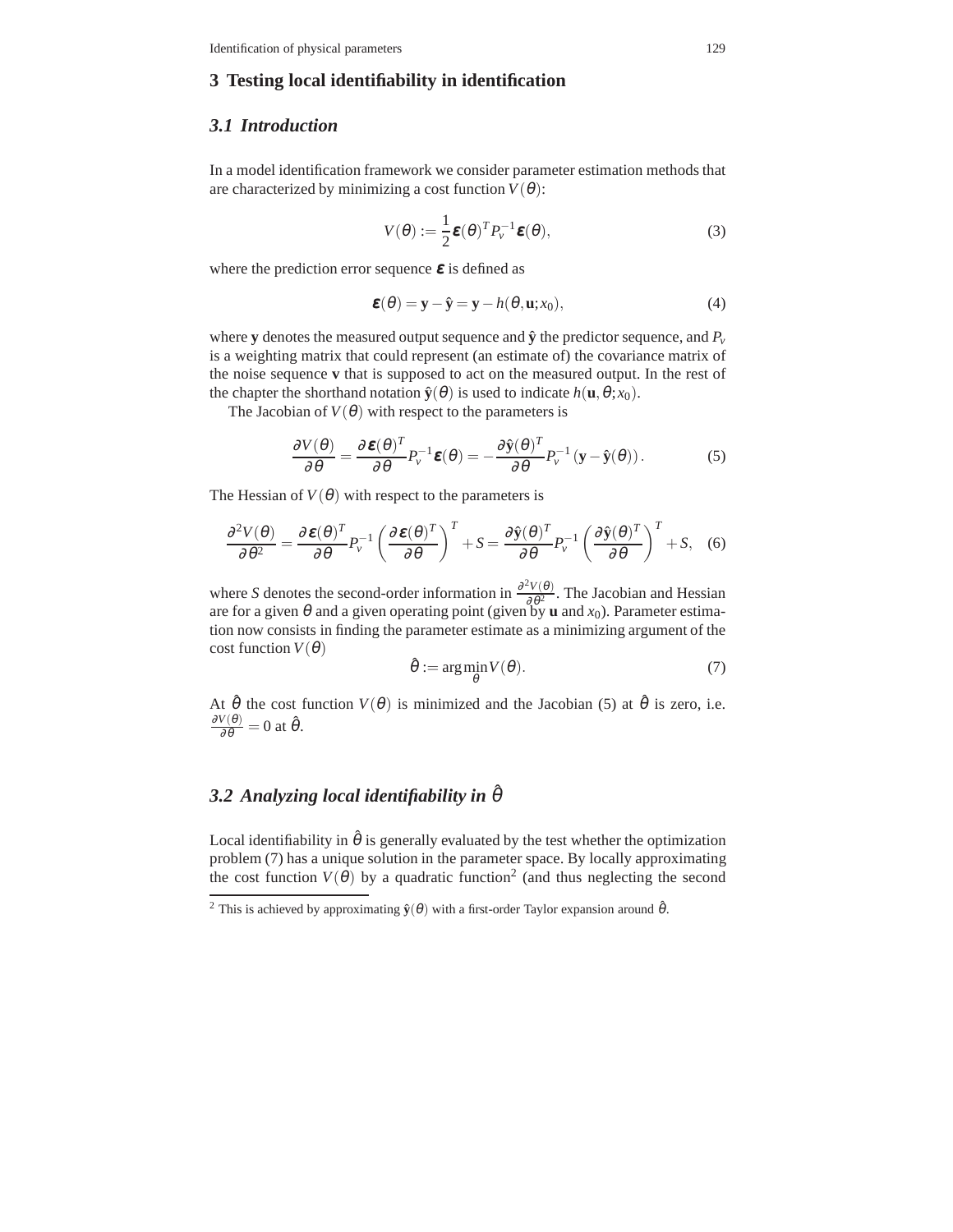order term *S* in (6)), uniqueness of  $\hat{\theta}$  is guaranteed if the Hessian at  $\hat{\theta}$  is positive definite, i.e.  $\frac{\partial^2 V(\theta)}{\partial \theta^2} > 0$  at  $\hat{\theta}$ , which in this case is equivalent to rank  $\frac{\partial^2 V}{\partial \theta^2} = q$ . This is a sufficient condition for local identifiability in  $\hat{\theta}$ , see e.g. [3], [9] and [15].

The considered rank test is naturally performed by applying a singular value decomposition (SVD):

$$
\frac{\partial^2 V(\theta)}{\partial \theta^2} = U \Sigma V^T = \begin{bmatrix} U_1 & U_2 \end{bmatrix} \begin{bmatrix} \Sigma_1 & 0 \\ 0 & 0 \end{bmatrix} \begin{bmatrix} V_1^T \\ V_2^T \end{bmatrix},
$$

where matrices *U* and *V* are unitary matrices,  $\Sigma_1 = \text{diag}(\sigma_1, \dots, \sigma_p)$  with  $\sigma_1 \geq \dots \geq \sigma_p$ <sup>σ</sup>*p*.

If  $p = q$  then identifiability is confirmed. If  $p < q$  then the column space of  $U_1$  represents the subspace of the parameter space that is identifiable, and the column space of  $U_2$  is its orthogonal complement, characterizing the subspace that is not identifiable.

As a result, the SVD of the Hessian can be used to extend the qualitative treatment of the question whether or not a particular model structure is identifiable, to a quantitative property of specifying the identifiable parameter space. The columns of *U*<sup>1</sup> basically act as basis functions in the parameter space, determining the linear combinations of the original parameters that will be identifiable from the measurements. Differently formulated, this would point to a reparametrization of the model structure by defining a reduced order parameter  $\rho \in \mathbb{R}^p$  defined by

$$
\theta = U_1 \rho \tag{8}
$$

leading to an identifiable model structure in the parameter  $\rho$ . The attractive feature of this mapping is that it allows to identify  $\rho$  while the estimated result  $\hat{\rho}$  can be uniquely interpreted in terms of the original physical parameters  $\theta$  through the mapping (8). The limitation of the approach is of course that only *linear* parameter transformations are considered.

## *3.3 Approximating the identifiable parameter space*

When in the SVD of the Hessian singular values are found that are (very) small, this points to directions in the parameter space that have very limited (but nonzero) influence on the cost function*V*. In identification terms this correspond to directions in the parameter space in which the variance is (very) large. The Hessian evaluated at  $\hat{\theta}$  is connected to the variance of  $\hat{\theta}$ , since for the Gaussian case (and provided that  $\hat{\theta}$  is a consistent estimate) it follows that

$$
cov\left(\hat{\theta}\right) = J^{-1}
$$

with *J* the Fisher information matrix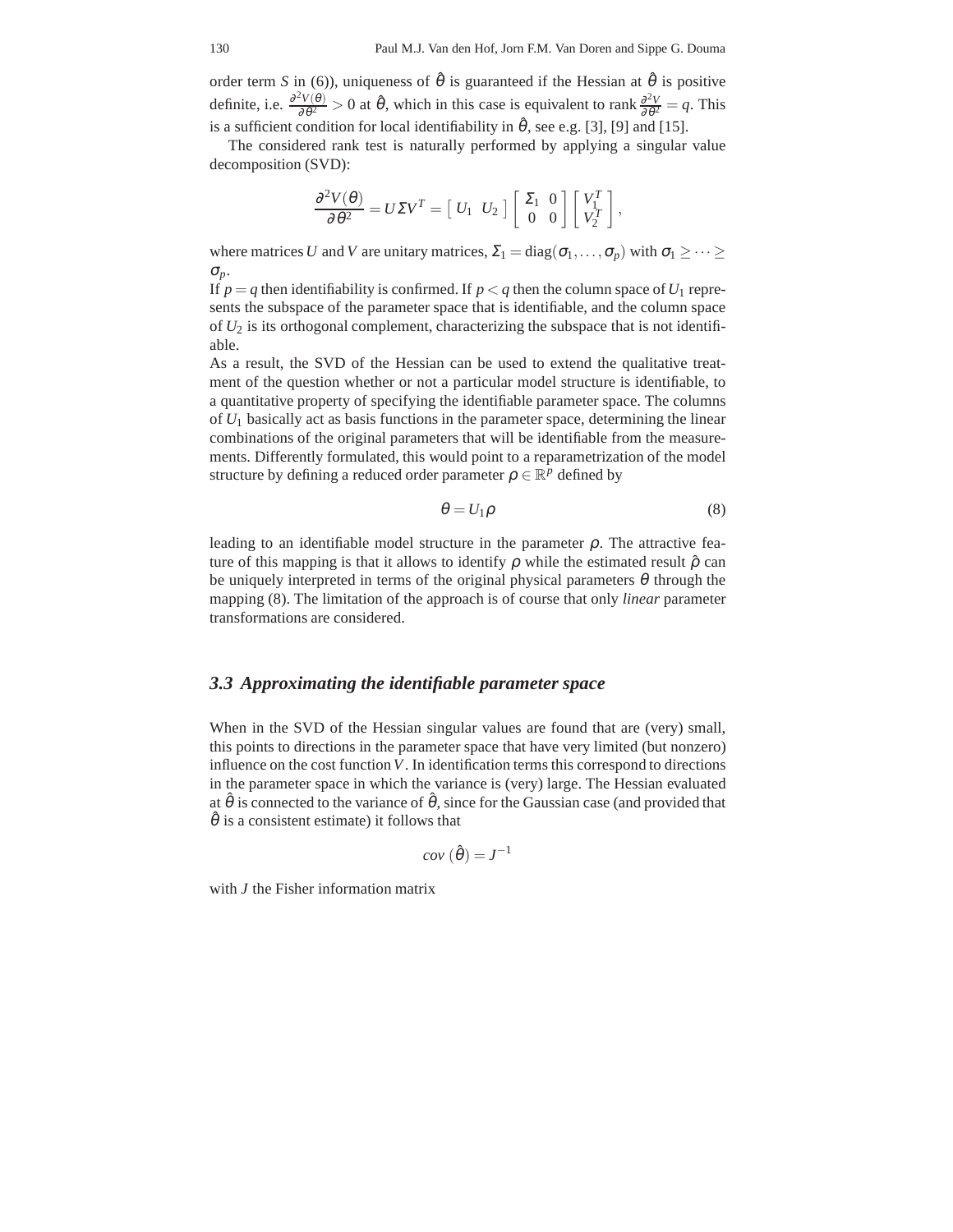Identification of physical parameters 131

$$
J = \mathbb{E}\left[\left.\frac{\partial^2 V(\theta)}{\partial \theta^2}\right|_{\hat{\theta}}\right],\tag{9}
$$

where  $E$  denotes expectation ([15]).

We are interested in specifying that part of the parameter space that is best identifiable by removing the subspace that has only a very small influence on the cost function *V*. This reasoning would point to removing those parameter (combinations) from the model structure for which the variance is very large, as was also addressed in [26] for nonlinear parameter mappings, and in [17] for single parameters.

The essential information on the SVD of the Hessian is now obtained from:

$$
\frac{\partial \hat{\mathbf{y}}(\theta)^T}{\partial \theta} P_{\mathbf{v}}^{-\frac{1}{2}} = \begin{bmatrix} U_1 & U_2 \end{bmatrix} \begin{bmatrix} \Sigma_1 & 0 \\ 0 & \Sigma_2 \end{bmatrix} \begin{bmatrix} V_1^T \\ V_2^T \end{bmatrix}
$$
(10)

where the separation between  $\Sigma_1$  and  $\Sigma_2$  is chosen in such a way that the singular values in  $\Sigma_2$  are considerably smaller than those in  $\Sigma_1$ .

If we now reparametrize the model structure by employing the reduced parameter  $ρ$  determined by  $θ = U_1ρ$ , we have realized a model structure approximation, in which the parameters to be identified are well identifiable with a limited variance and the physical interpretation of the parameters remains untouched. The singular vectors that occur as the columns in  $U_1$  actually can be seen as basis functions in the parameter space.

With the SVD (10) it follows that the sample estimate of the covariance matrix of  $\hat{\theta}$  becomes:

$$
cov(\hat{\theta}) = \begin{cases} \begin{bmatrix} U_1 & U_2 \end{bmatrix} \begin{bmatrix} \Sigma_1^{-2} & 0 \\ 0 & \Sigma_2^{-2} \end{bmatrix} \begin{bmatrix} U_1^T \\ U_2^T \end{bmatrix} & \text{for trace}(\Sigma_2) > 0\\ \text{for } \Sigma_2 = 0 \end{cases}
$$
(11)

while the sample estimate of the covariance matrix of the reparametrized parameter estimate  $U_1 \hat{\rho}$  is given by

$$
cov(U_1\hat{\rho}) = U_1 \Sigma_1^{-2} U_1^T.
$$
 (12)

This shows that if  $\Sigma_2 = 0$  there is no benefit of the reparametrization in terms of variance of the estimated parameter  $\hat{\theta}$ . However if nonzero singular values are discarded in  $\Sigma_2$ , i.e. if trace( $\Sigma_2$ ) > 0 then

$$
cov(\hat{\theta}) > cov(U_1\hat{\rho})
$$

showing a covariance that is reduced by the reparametrization. This reduction is particularly interesting if  $\Sigma_2$  contains a (very) large number of small singular values.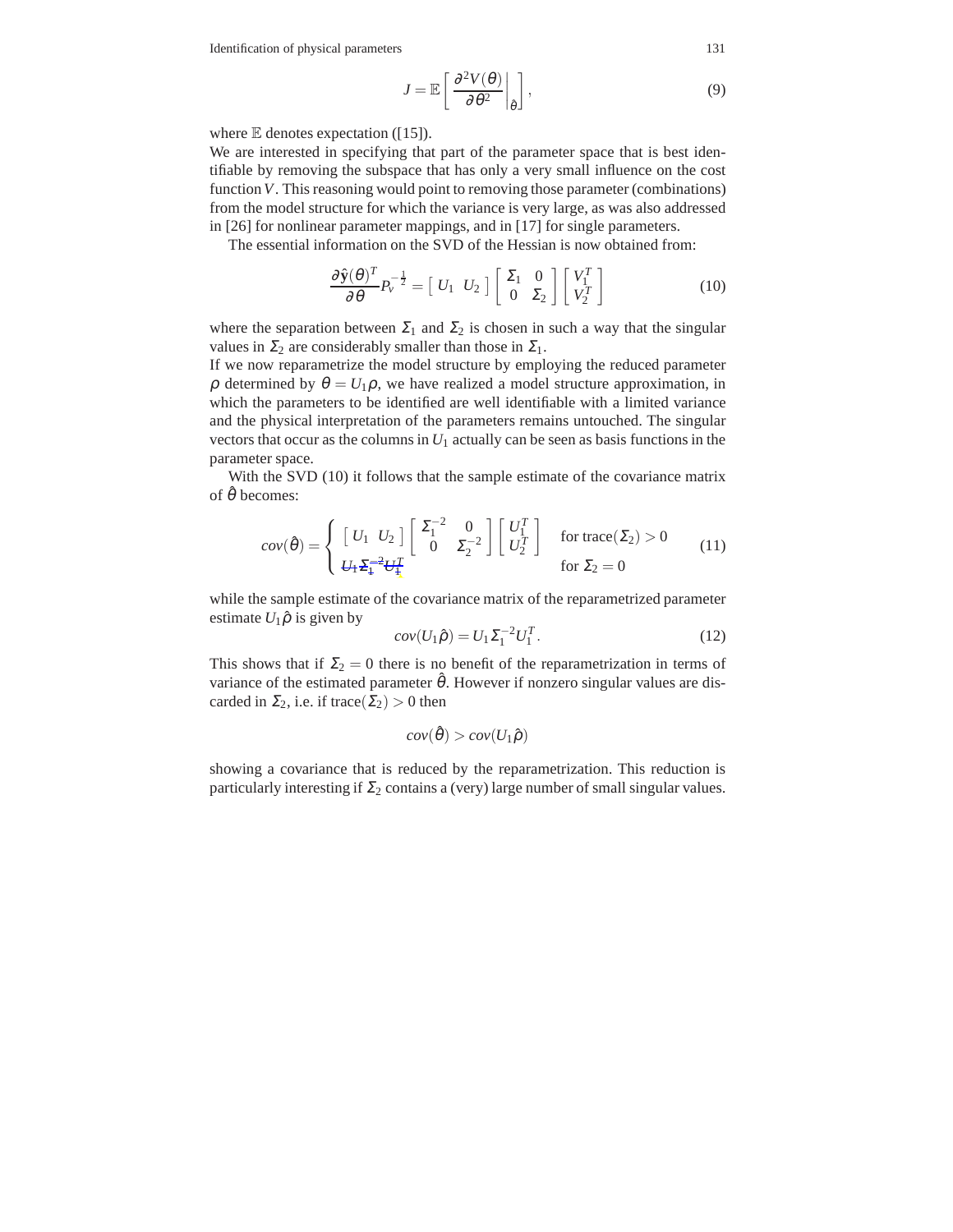### **4 Parameter scaling in identifiability**

The notions of identifiability are defined in such a way that the result is independent of any particular scaling of parameters. A scaling happens when choosing a particular physical unit for a particular parameter, as e.g. using either [nm] or [m] as measure of distance. One would also expect that issues around identifiability should not be dependent on these scalings. Also the analysis and test in section (3.2) is independent of parameter scaling; a scaling of parameters leads to scaled singular values, but nonzero singular values remain nonzero after scaling and vice versa. However when considering the singular value decomposition in the approximating situation of section (3.3) parameter scaling does have an influence on the numerical values that occur in  $\Sigma_1$ ,  $\Sigma_2$ , and therefore can essentially influence the choice for separating  $\Sigma_1$  and  $\Sigma_2$ . This particularly plays a role when the physical parameters contain different physical quantities. E.g. in the case of [13] the physical parameters relate to saturations (oil/water percentages) and permeabilities in each separate gridblock that is a result of spatial discretization. The underlying question of parameter scaling is then: how to balance the variability in the different physical parameters.

It appears that in the approach presented above the absolute variance of parameters is used as a measure for selection, and as a result the selected parameter space will become dependent on the chosen parameters scales/units. If it is preferred to arrive at a selection mechanism that is scaling independent, the relative variance of parameters is an attractive choice, i.e.

$$
cov(\Gamma_{\hat{\theta}}^{-1}\hat{\theta})
$$

where  $\Gamma_{\hat{\theta}} = \text{diag}(|\hat{\theta}_1| \dots |\hat{\theta}_q|)$ . This motivates the analysis of a scaled Hessian

$$
\Gamma_{\hat{\theta}} \left. \frac{\partial^2 V(\theta)}{\partial \theta^2} \right|_{\hat{\theta}} \Gamma_{\hat{\theta}},\tag{13}
$$

related to the scaled Fisher information matrix  $\tilde{J}$ :

$$
\tilde{J} = \mathbb{E}\left[\Gamma_{\hat{\theta}} \left. \frac{\partial^2 V(\theta)}{\partial \theta^2} \right|_{\hat{\theta}} \Gamma_{\hat{\theta}}\right].
$$
\n(14)

The appropriate selection of the identifiable parameter space is then obtained by applying an SVD according to:

$$
\Gamma_{\hat{\theta}} \frac{\partial \hat{\mathbf{y}}(\theta)^{T}}{\partial \theta} P_{\nu}^{-\frac{1}{2}} = \begin{bmatrix} U_1 & U_2 \end{bmatrix} \begin{bmatrix} \Sigma_1 & 0 \\ 0 & \Sigma_2 \end{bmatrix} \begin{bmatrix} V_1^T \\ V_2^T \end{bmatrix}.
$$
 (15)

Consequences of this parameter scaling are illustrated for some simple examples in Section 9.

Note that the evaluation of the relative variance of parameter estimates for model structure selection is also done in classical methods when considering the standard deviation of an estimated parameter related to the parameter value itself, see e.g.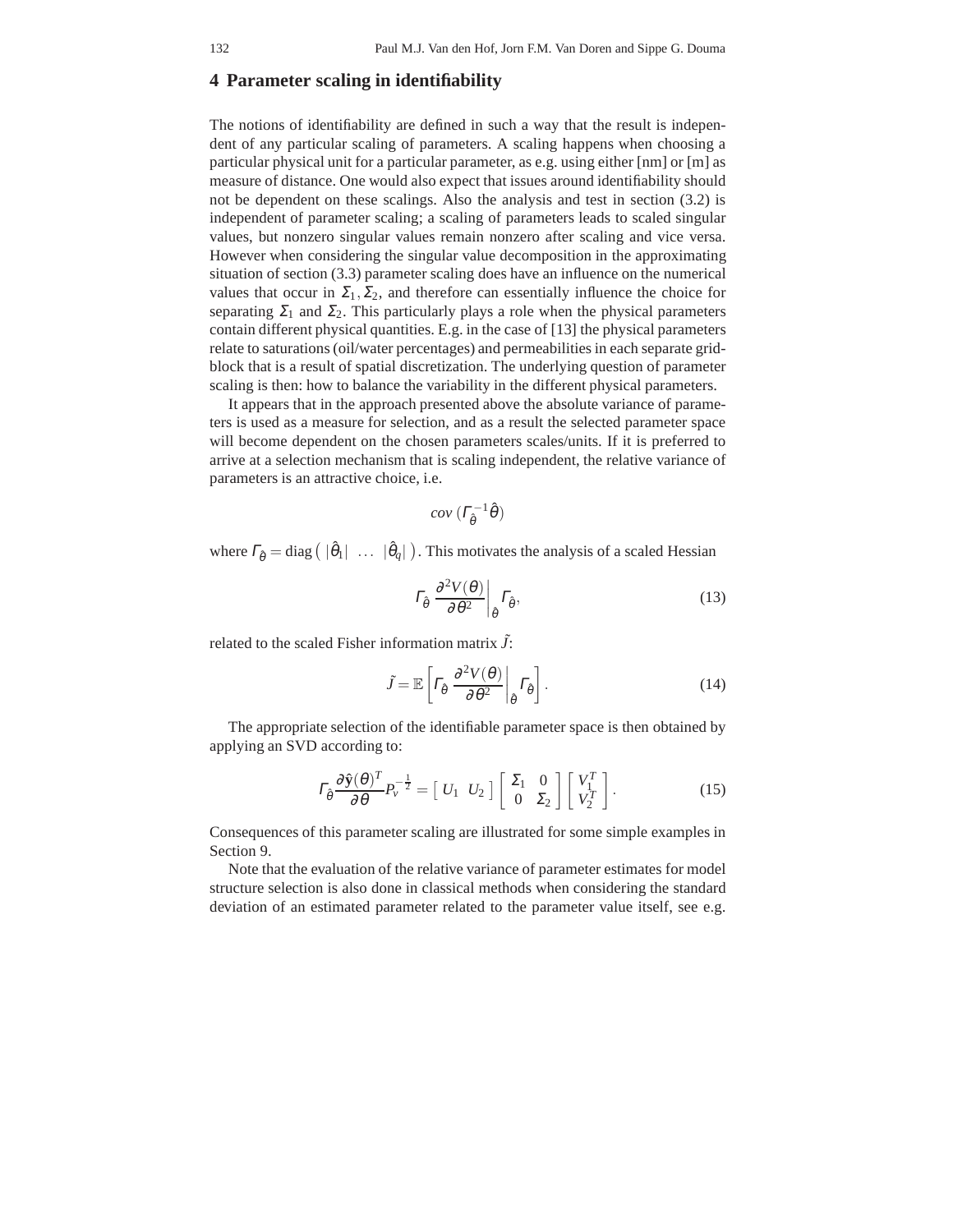[15] and [12]. However usually the analysis is performed for parameters separately (e.g. is zero included in the parameter confidence interval?). In the analysis presented here linear combinations of parameters are evaluated, thus focussing on the ratio between the lengths of the principle axes of the uncertainty ellipsoids representing the parameter confidence bounds for  $\hat{\theta}$ . The parameter uncertainty ellipsoid is expressed by

$$
\mathscr{D}(\alpha, \hat{\theta}) = \left\{\theta \mid N(\theta - \hat{\theta})^T P^{-1}(\theta - \hat{\theta}) \leq \chi^2_{q,\alpha}\right\}
$$

with  $P = J^{-1}$  the covariance matrix of the estimator, and  $\chi^2_{q,\alpha}$  corresponds to a probability level  $\alpha$  in the  $\chi_q^2$ -distribution with  $q$  degrees of freedom. This parameter uncertainty ellipsoid is used to specify that  $\theta_0 \in \mathcal{D}(\alpha, \hat{\theta})$  with probability  $\alpha$ .

## **5 Relation with controllability and observability**

In this section we will show how the identifiable parameter space that results from (10) is related to properties of controllability and observability.

We consider a strictly proper deterministic linear time-varying (LTV) model in discrete-time state-space form, that could result from linearizing a nonlinear model in the vicinity of a nominal trajectory. The model is given by

$$
x_{k+1} = A_k(\theta)x_k + B_k(\theta)u_k
$$
  

$$
\hat{y}_k(\theta) = C_k(\theta)x_k,
$$

where subscript  $k$  denotes the time index. The sensitivity of the predicted outputs with respect to the parameter vector  $\theta$  is element-wise given by

$$
\frac{\partial \hat{y}_k(\theta)}{\partial \theta(i)} = C_k(\theta) \frac{\partial x_k}{\partial \theta(i)} + \frac{\partial C_k(\theta)}{\partial \theta(i)} x_k,
$$

where  $\frac{\partial x_k}{\partial \theta(i)}$  is determined by

$$
\frac{\partial x_{k+1}}{\partial \theta(i)} = A_k(\theta) \frac{\partial x_k}{\partial \theta(i)} + \underbrace{\frac{\partial A_k(\theta)}{\partial \theta(i)} x_k + \frac{\partial B_k(\theta)}{\partial \theta(i)} u_k}_{:=a_k^{\theta(i)}}.
$$
\n(16)

Without loss of generality we assume that  $\frac{\partial C_k}{\partial \theta(i)} = 0$ , since  $C_{k+1}$  can be made independent of  $\theta$  by redefining the state. Note that the effect of a parameter change is weighted by the value of current state and input, i.e. in (16)  $\frac{\partial A_k(\theta)}{\partial \theta(i)}$  $\frac{\partial A_k(\theta)}{\partial \theta(i)}$  is weighted by  $x_k$ and  $\frac{\partial B_k}{\partial \theta(i)}$  is weighted by  $u_k$ . This means that given a specific model structure, outputs are more sensitive to parameters associated with states that have a large value. In stacked form we can write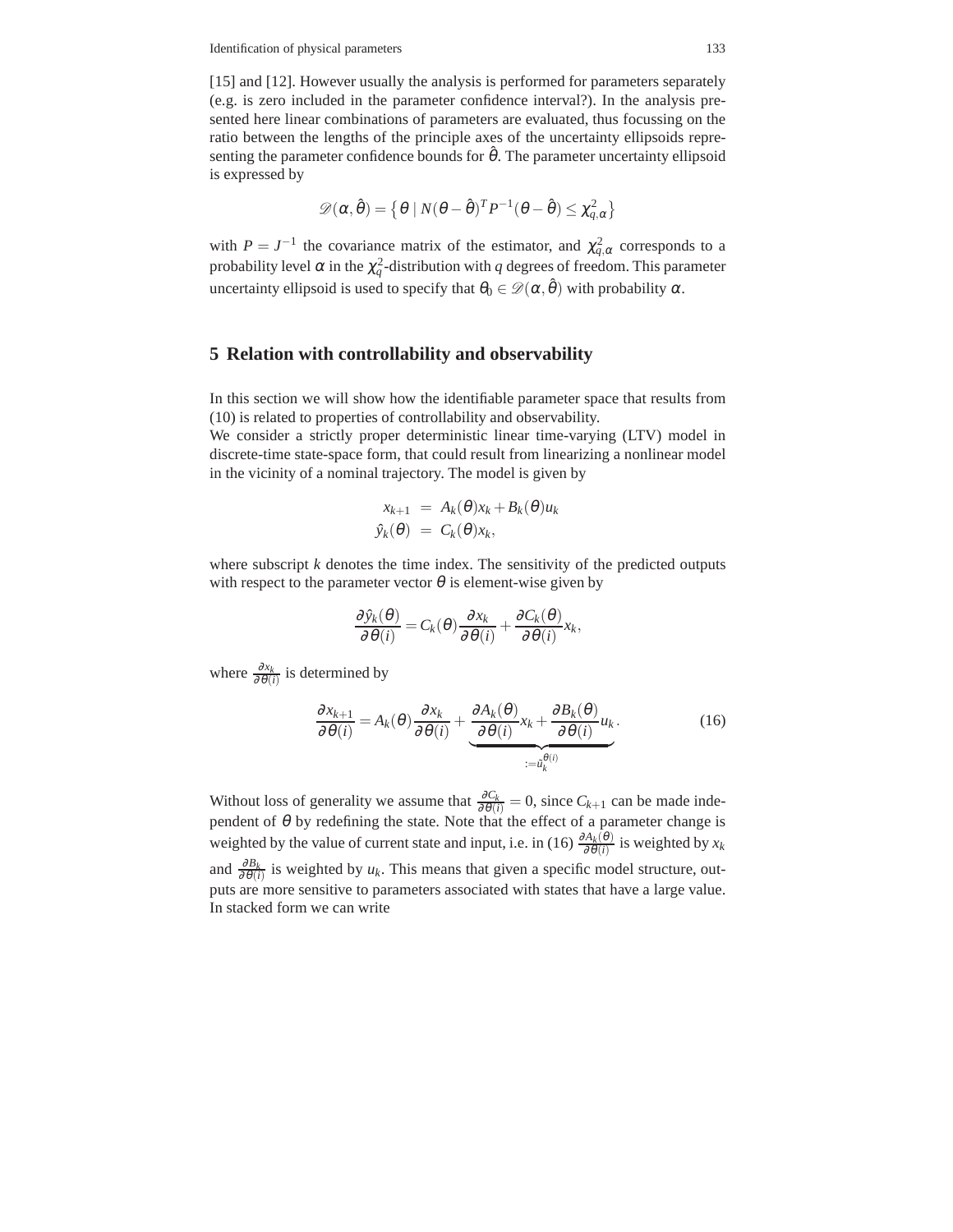$$
\left(\frac{\partial \hat{\mathbf{y}}(\theta)^{T}}{\partial \theta}\right)^{T} = \left[\begin{array}{c} C_{1} & 0 \\ C_{2} & \cdots \\ 0 & C_{N} \end{array}\right] \left[\begin{array}{cccc} I & 0 & \cdots \\ A_{1} & I & \cdots \\ A_{2}A_{1} & A_{2} & I & \cdots \\ \vdots & \ddots & \vdots \\ A_{N-1} \cdots A_{1} & A_{N-2} \cdots A_{2} & \cdots & A_{N-2} & I \\ A_{N-1} \cdots A_{1} & A_{N-1} \cdots A_{2} & \cdots & A_{N-1} & I \end{array}\right] \times \left[\begin{array}{c} \vdots \\ A_{N-2} \cdots A_{1} & A_{N-2} \cdots A_{2} & \cdots & A_{N-2} & I \\ \vdots & \ddots & \vdots \\ A_{N-1}^{0}(1) & \cdots & A_{0}^{0}(i) & \cdots & A_{0}^{0}(i) \\ \vdots & \vdots & \vdots & \vdots \\ A_{N-1}^{0}(1) & \cdots & A_{N-1}^{0}(i) & \cdots & A_{N-1}^{0}(i) \\ \vdots & \vdots & \vdots & \vdots \\ A_{N-1}^{0}(1) & \cdots & A_{N-1}^{0}(i) & \cdots & A_{N-1}^{0}(i) \\ \vdots & \vdots & \vdots & \vdots \\ A_{N-1}^{0}(1) & \cdots & A_{N-1}^{0}(i) & \cdots & A_{N-1}^{0}(i) \\ \vdots & \vdots & \vdots & \vdots \\ A_{N-1}^{0}(1) & \cdots & A_{N-1}^{0}(i) & \cdots & A_{N-1}^{0}(i) \end{array}\right], (17)
$$

where we have defined  $\hat{\mathcal{O}}$  and  $\tilde{U}$ . For a change in the model parameters the term  $\tilde{u}_k^{\theta(i)}$  $\frac{\theta(i)}{k}$  in (16) was given by  $\frac{\partial A(\theta)}{\partial \theta(i)} x_k + \frac{\partial B(\theta)}{\partial \theta(i)}$  $\frac{\partial B(\theta)}{\partial \theta(i)} u_k$ . With this expression, equation (17) provides an appealing interpretation of the Jacobian of the predicted outputs with respect to the parameter vector: a change in any of the parameters is translated into a perturbation of the state of the system, which propagates over time through the dynamical system to reveal the effect on the predicted outputs. As a result the Jacobian is seen to be determined by three factors: the current state and input  $(x_k, u_k)$ , secondly, the mapping from a model parameter perturbation to a state change (sensitivities of *A* and *B*), and thirdly the mapping from a state perturbation to a change in the output (observability properties in  $\hat{\mathcal{O}}$ ). Indeed only parameter changes that result in state perturbations contained in the column space of  $(\tilde{\mathcal{O}})$  can be identified. Moreover, the current state and input need to be nonzero. In the situation that the initial state  $x_0 = 0$ , and  $\frac{\partial B}{\partial \theta}u = 0$ , it follows that the state will be significant only in the controllable state space. Note, however, that the initial state  $x_0$  and natural disturbances of the states can also contribute to *x* being nonzero, which would allow model parameters to be identified.

#### **6 Cost function minimization in identification**

In this section we will show how identifiability properties of the model structure appear in gradient-based iterative parameter estimation algorithms. If we iteratively solve for a parameter estimate  $\hat{\theta}$  by minimizing a cost function  $V(\theta)$ , the general update rule in step *m* of a Newton-type algorithm is given by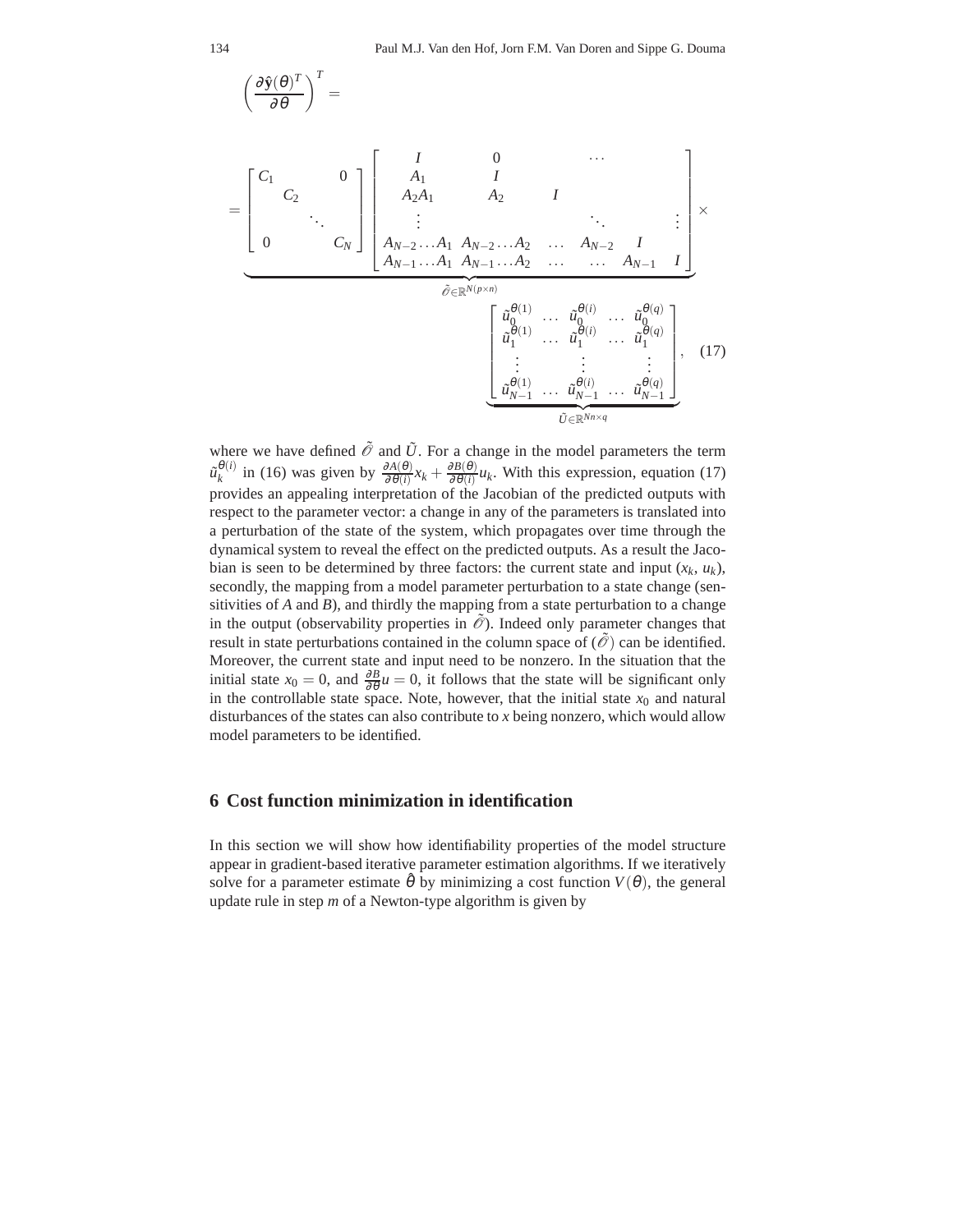Identification of physical parameters 135

$$
\hat{\theta}_{m+1} = \hat{\theta}_m - \gamma \left(\frac{\partial^2 V}{\partial \theta^2}\right)^{-1} \frac{\partial V}{\partial \theta},\tag{18}
$$

where  $\gamma$  denotes a scalar damping factor. Note that in this expression the partial derivatives are evaluated in the local parameter  $\hat{\theta}_m$ . In contrast with the analysis in the previous section this local parameter does not necessarily reflect a (local) minimum of the cost function *V*.

If we consider the prediction error cost function as used before, then for the model structure considered and after linearization of  $\hat{y}(\theta)$  around parameter  $\theta_m$  the update rule becomes

$$
\hat{\theta}_{m+1} = \hat{\theta}_m + \gamma \left( \frac{\partial \hat{\mathbf{y}}(\theta)^T}{\partial \theta} \left( \frac{\partial \hat{\mathbf{y}}(\theta)^T}{\partial \theta} \right)^T \right)^{-1} \frac{\partial \hat{\mathbf{y}}(\theta)^T}{\partial \theta} (\mathbf{y} - \hat{\mathbf{y}}(\theta)).
$$
 (19)

where  $P_\nu$  is considered identity for notational simplicity.

The parameter update (19) is actually a Gauss-Newton step ([5]), employing a first order Taylor expansion of  $\hat{y}(\theta)$  around  $\theta_m$ , similar to the approximation in section 3.3. As an alternative, a Steepest-Descent algorithm ([5]) approximates the Hessian with any positive definite matrix, where standard the identity matrix is chosen. As a result, the update rule in the considered situation becomes:

$$
\hat{\theta}_{m+1} = \hat{\theta}_m + \gamma \frac{\partial \hat{\mathbf{y}}(\theta)^T}{\partial \theta} (\mathbf{y} - \hat{\mathbf{y}}(\theta)).
$$

If the model structure is not identifiable in  $\hat{\theta}_m$  the matrix inverse in (19) will not exist. Although this is often indicated as a serious problem for iterative optimization algorithms it can simply be overcome by restricting the update rule to make steps only in that part of the parameter space that does influence the output predictor, see e.g. [18, 28, 19]. This actually come down to utilizing the pseudo-inverse of the Jacobian in (19), on the basis of the SVD:

$$
\frac{\partial \hat{\mathbf{y}}(\theta)^T}{\partial \theta} = \begin{bmatrix} U_1 & U_2 \end{bmatrix} \begin{bmatrix} \Sigma_1 & 0 \\ 0 & \Sigma_2 \end{bmatrix} \begin{bmatrix} V_1^T \\ V_2^T \end{bmatrix}
$$
(20)

with  $\Sigma_1 \in \mathbb{R}^{p \times p}$ . If  $\Sigma_2 = 0$ , the update rule for the Gauss-Newton iteration can then be replaced by

$$
\hat{\theta}_{m+1} = \hat{\theta}_m + \gamma U_1 \Sigma_1^{-1} V_1^T (\mathbf{y} - \hat{\mathbf{y}}(\theta)),
$$

while the update rule of Steepest-Descent is given by

$$
\hat{\theta}_{m+1} = \hat{\theta}_m + \gamma U_1 \Sigma_1 V_1^T (\mathbf{y} - \hat{\mathbf{y}}(\theta)).
$$

Both algorithms update the parameter only in the subspace that is determined by the column space of  $U_1$ , being the locally identifiable subspace of the parameter space in the local point  $\hat{\theta}_m$ .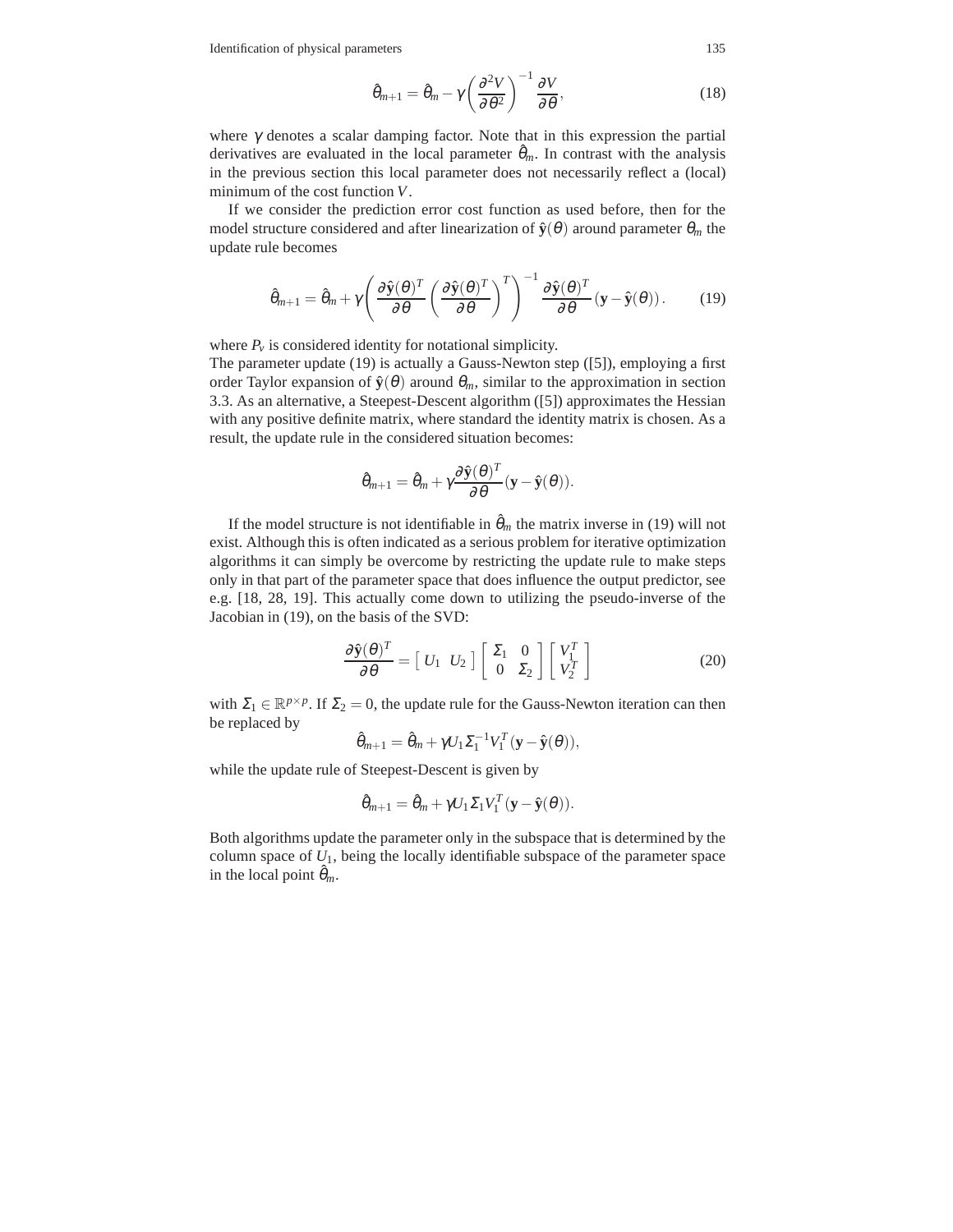Note that the difference between the two update mechanisms is that Steepest-Descent emphasizes the vectors of  $U_1$  that correspond to large singular values of the Jacobian, while Gauss-Newton emphasizes the vectors of  $U_1$  that correspond to small singular values of the Jacobian.

Large singular values of the Jacobian are associated with directions in which the predictions are very sensitive to a change in the parameters. Indeed, Steepest-Descent looks for the direction in which the cost function decreases with the least amount of effort in changing the parameters. Gauss-Newton follows an opposite strategy. Here the algorithm looks for a change in predicted outputs (i.e. cost function) which is induced by the largest change in the parameters.

It can simply be verified that parameter scaling does influence the estimate of the steepest-descent algorithm, in contrast with the Gauss-Newton algorithm which is scaling invariant, see e.g. [5]. This scaling-invariance however is only true if the Hessian has full rank in  $\theta = \theta_m$ .

Similar to the analysis in the previous sections the rank reduction of the Jacobian, as represented in (20) can of course be enforced if the SVD shows a large number of small singular values in  $\Sigma_2$ , and the Jacobian is approximated by setting  $\Sigma_2 = 0$ .

A similar approach of Jacobian reduction is employed in the fully parametrized state-space model identification using so-called data-driven local coordinates of [18, 19] as well as in subspace identification [28], where search directions are chosen to be orthogonal to the tangent space of the manifold representing equivalent models. See also [31] for a further comparison of methods. If the main interest of the modelling procedure is to identify (linear) system dynamics, these approaches are attractive as they simply use the parameters as vehicles to arrive at an appropriate system model. However, in this paper we aim at preserving the physical interpretation of the parameters and therefore are more focussing on the uniqueness of the parameters estimates in order to obtain reliable long-term (non-linear) model predictions.

## **7 A Bayesian approach**

Lack of identifiability of a model structure and the subsequent non-uniqueness of parameters that are estimated on the basis of measurement data, can be dealt with in different ways. One way is to reduce the parameter space in the model structure, as indicated in the previous sections. Alternatively additional prior information can be added to the identification problem. In those situations where a parameter estimate may not be uniquely identifiable from the data, a regularization term can be added to the cost function that takes account of prior knowledge of the parameters to be estimated. In this setting an alternative (Bayesian) cost function is considered:

$$
V_p(\theta) := V(\theta) + \frac{1}{2} (\theta - \theta_p) P_{\theta_p}^{-1} (\theta - \theta_p), \qquad (21)
$$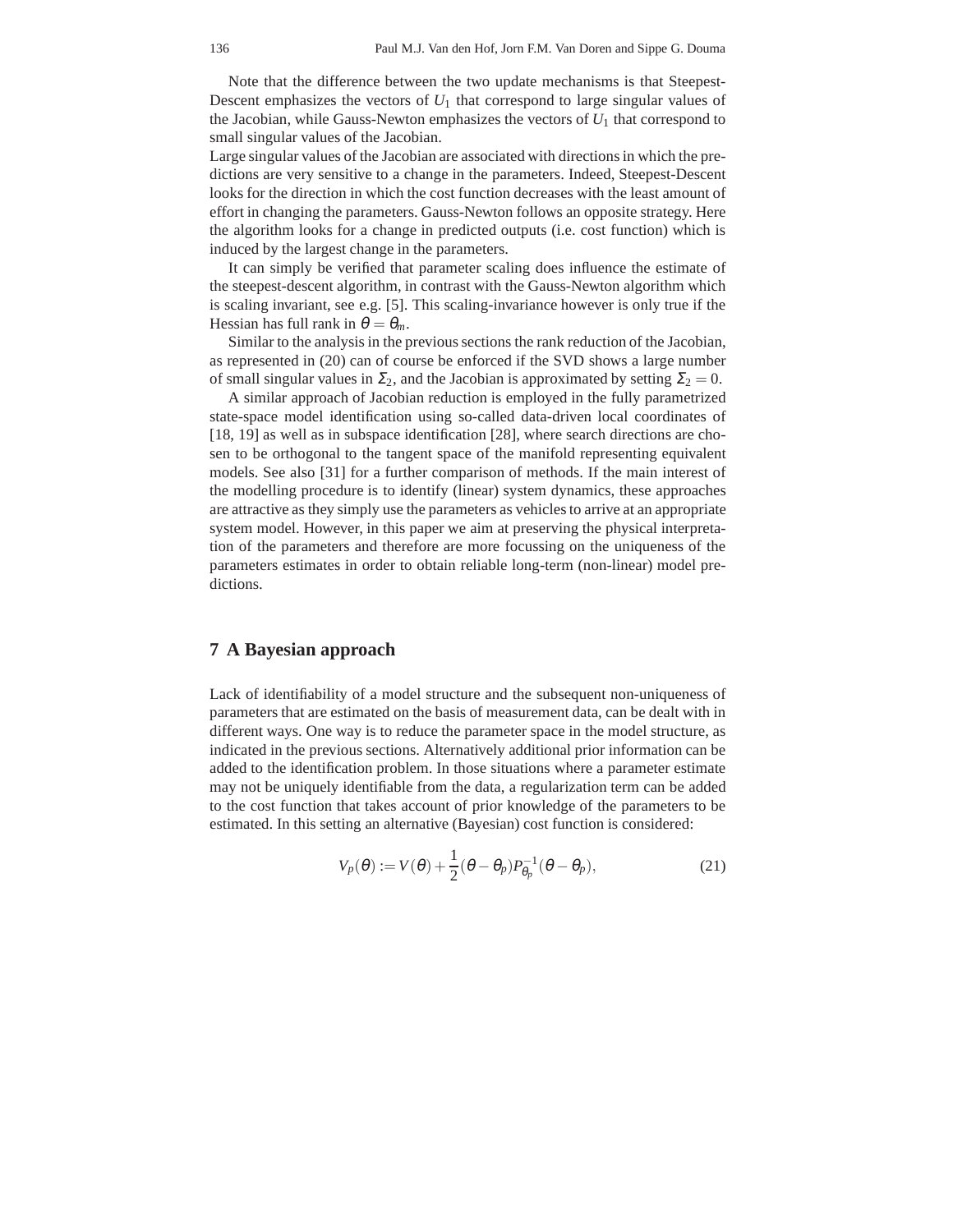where the second term represents the weighted mismatch between the parameter vector and the prior parameter vector  $\theta_p$  with covariance  $P_{\theta_p}$ . When again the model output  $\hat{\mathbf{y}}(\theta)$  is approximated using a first-order Taylor expansion around θ<sub>p</sub>, the Hessian of (21) becomes:

$$
\frac{\partial^2 V_p(\theta)}{\partial \theta^2} = \frac{\partial \hat{\mathbf{y}}(\theta)^T}{\partial \theta} P_{\nu}^{-1} \left( \frac{\partial \hat{\mathbf{y}}(\theta)^T}{\partial \theta} \right)^T + P_{\theta_p}^{-1}.
$$
 (22)

Since  $P_{\theta_p}^{-1}$  is positive definite by construction and the first term is positive semidefinite, the Hessian has full rank and the parameter estimate

$$
\hat{\theta}_{bayes} = \arg\min_{\theta} V_p(\theta)
$$

is unique. This uniqueness is guaranteed by the prior information that has been added to the problem. Formally there can still be lack of identifiability, however it is not any more reflected in a non-unique parameter estimate. A consequence of this approach is that the obtained parameter estimate may be highly influenced by the prior information, and less by the measurement data.

The covariance matrix of the Bayesian parameter estimate can also be analyzed using the classical prediction error theory, see [15]. Under ideal circumstances (consistent estimation and  $\theta_p = \theta_0$  (!)) it can be shown that

$$
cov(\hat{\theta}_{bayes}) = \left[ \mathbb{E} \left. \frac{\partial^2 V_p(\theta)}{\partial \theta^2} \right|_{\theta_0} \right]^{-1}.
$$
 (23)

In other words, the inverse of the Hessian of the identification criterion remains to play the role of (sample estimate of) the parameter covariance matrix, and the same considerations as discussed in the earlier sections can be applied to the SVD analysis of this Hessian. By appropriately operating on the expression for the Hessian (22), it can be shown that a relevant SVD analysis for dimension reduction can now be applied to

$$
P_{\theta_p}^{\frac{T}{2}} \frac{\partial \hat{\mathbf{y}}(\theta)^T}{\partial \theta} P_{\nu}^{-\frac{1}{2}},
$$

which in [23] is referred to as the dimensionless sensitivity matrix.

It may be clear that the parameter estimate becomes highly dependent on the prior information, and that bias will occur when the parameter prior  $\theta_p$  is not correct.

It has to be noted that this Bayesian approach is typically followed when using sequential estimation algorithms for joint parameter and state estimation, as in Extended Kalman Filters and variations thereof, such as the Ensemble Kalman Filter, see e.g. [8].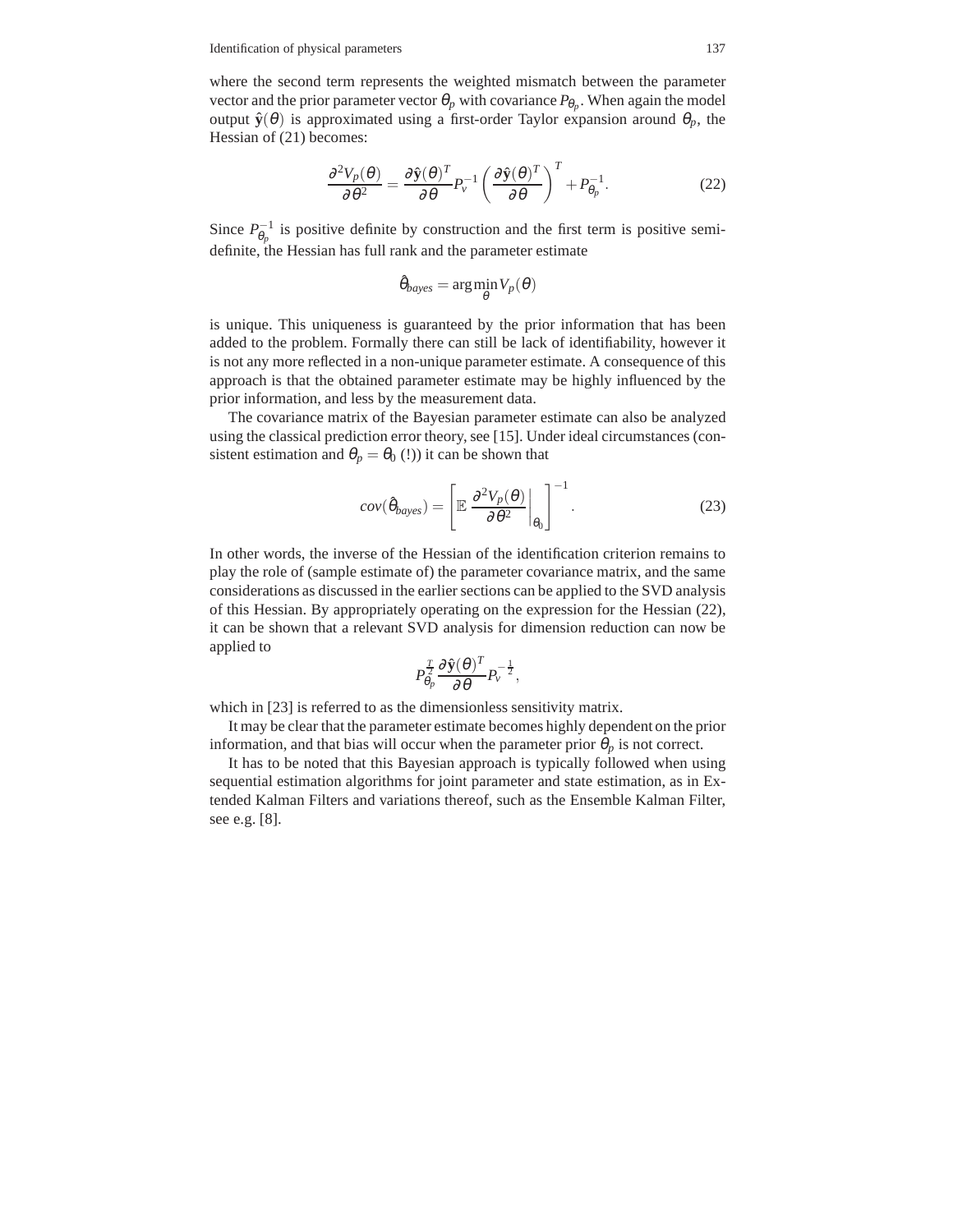### **8 Structural identifiability**

The question whether parameters can be uniquely identified from data basically consists of two parts. The first part concerns the model structure: is it possible at all to distinguish two given parameters, provided that the input is chosen in the best possible way? This property is called structural identifiability of a model structure. The second part concerns the issue whether the actual input is informative enough to allow this distinction. In the previous sections both parts were considered simultaneously. In this section only the first part is investigated. Consider definition 2 on structural identifiability. Without loss of generality, but for ease of notations, we will limit attention to the SISO case. The multivariable case is also treated in [27]. Note that  $G(z, \theta)$  can be written as:

$$
G(z,\theta) = \sum_{k=1}^{\infty} M(k,\theta) z^{-k},
$$
\n(24)

where  $M(k, \theta)$  are the Markov parameters. Based on (24) we argue that equality of  $G(z, \theta_1)$  and  $G(z, \theta_2)$  is related to equality of the Markov parameters of  $G(z, \theta_1)$  and  $G(z, \theta_2)$ . We can now use the following proposition ([9], [11], [20], [27]):

**Proposition 3** *Consider the map*  $S_N(\theta)$  :  $\Theta \subset \mathbb{R}^q \to \mathbb{R}^N$  *defined by:* 

$$
S_N(\theta) := [M(1,\theta) \ \dots \ M(N,\theta)]^T. \tag{25}
$$

*Then the model structure is locally structural identifiable in*  $\theta_m$  *if*  $\text{rank}\left(\frac{\partial S^T_N(\theta)}{\partial \theta}\right) = q$  $in \theta = \theta_m$ .

Both the qualitative question of structural identifiability, and the determination of the "best" structurally identifiable subspace of parameters can now be examined by applying an SVD to the matrix

$$
\frac{\partial S_N^T(\theta)}{\partial \theta} \tag{26}
$$

and examining the column space of this matrix, see [27]. However also in this problem we need to take care that our (approximate) identifiability test is not dependent on user-chosen parameter scaling, and so we need a premultiplication of (26) with the scaling matrix <sup>Γ</sup>θ*<sup>m</sup>* . If a parameter has high impact on a particular Markov parameter, but the Markov parameter itself has a very small value, the considered parameter is still a good candidate to be removed in our model structure approximation problem. Therefore an additional weighting of (26) is desired that takes account of the values of the Markov parameters. As a result we consider the column space of the matrix

$$
\Gamma_{\theta_m} \frac{\partial S_N^T(\theta)}{\partial \theta} \Gamma_S \tag{27}
$$

where for the SISO case  $\Gamma_S := \text{diag}(|M_1| \dots |M_N|)$ . The consequence is that Markov parameters that have a high value are considered to be more important to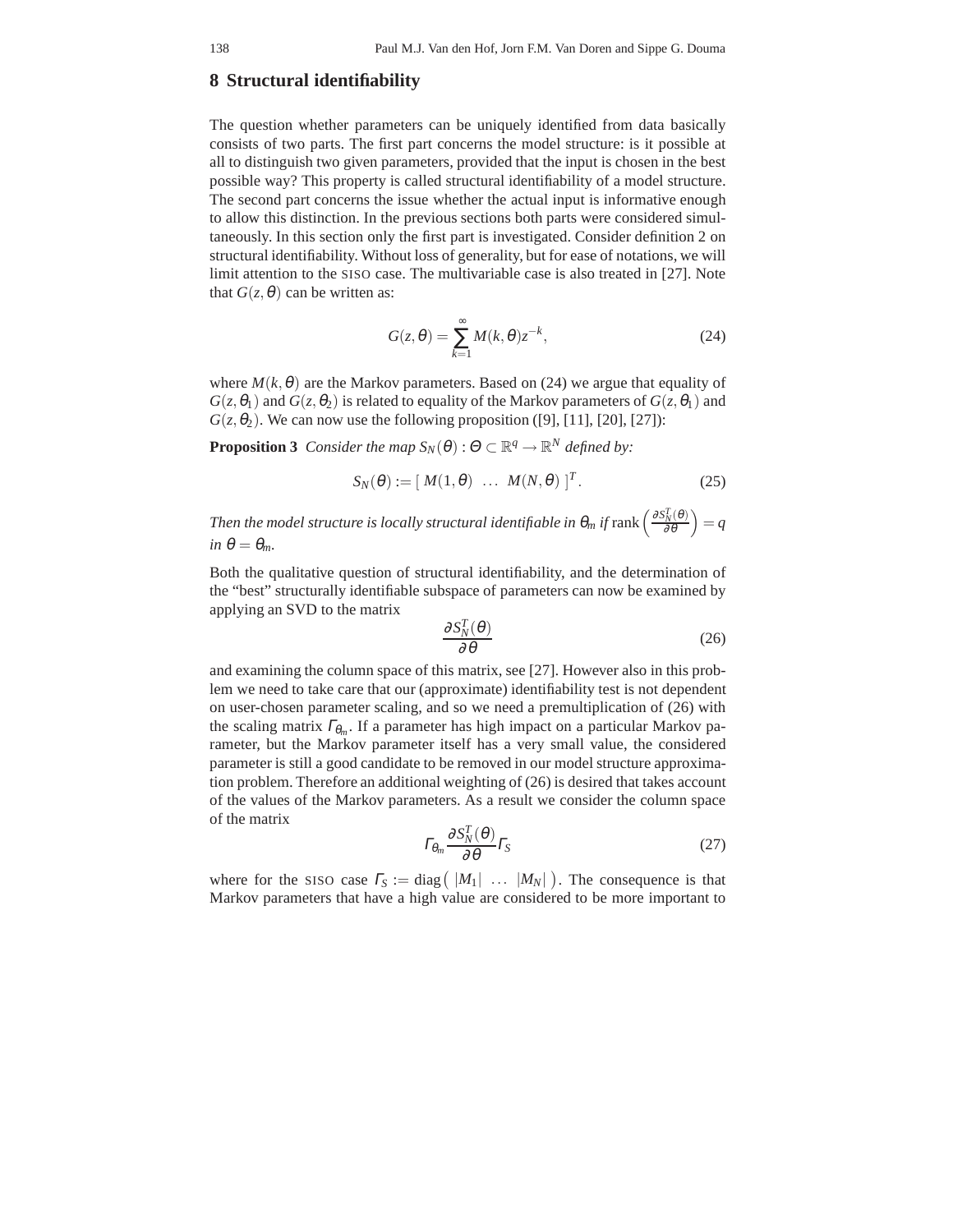include than Markov parameters with a small value.<sup>3</sup>

The row space of (27) that relates to the dominant singular values of the matrix, now is a representation of the parameter space of the approximated model structure. The Jacobian matrix (26) can be calculated analytically, as is shown in [27] for state space model structures.

The structurally identifiable problem and the identifiability problem are of course closely related to each other. This can be observed by realizing that

$$
\frac{\partial \hat{\mathbf{y}}(\theta)^T}{\partial \theta} = \frac{\partial S_N^T(\theta)}{\partial \theta} \Phi_N,
$$
\n(28)

where  $\Phi_N$  is given by

$$
\Phi_N = \begin{bmatrix} u_1 & u_2 & \dots & u_N \\ & u_1 & & \vdots \\ & & \ddots & \\ & & & u_1 \end{bmatrix}
$$
 (29)

and the derivatives are evaluated at  $\theta = \theta_m$ .

Note that the matrix  $\Phi_N$  with input signals acts as a weighting matrix in (28) in a similar way as the weighting matrix <sup>Γ</sup>*<sup>S</sup>* does in (27).

## **9 Examples**

In order to illustrate the concepts, and in particular the role of the scaling/weighting functions, we will now discuss two examples where we have chosen a very simple SISO finite impulse response (FIR) model. The model structure will be approximated using the previously discussed identifiability analysis, where we assume that  $P_v = I$ .

**Example 4** *Consider the data-generating system*

$$
y(t) = \alpha_0 u(t-1) + \beta_0 u(t-2)
$$

with  $\alpha_0 = 10^6$  and  $\beta_0 = 10^{-6}$ , and  $\theta_0 := [\alpha_0 \ \beta_0]^T$ . Consider the input/output model *structure*

$$
y(t, \theta) = \alpha u(t-1) + \beta u(t-2), \quad \theta := [\alpha \ \beta]^T.
$$

*For an analysis of the local identifiability in*  $\theta = \theta_0$  *we consider* 

$$
\psi(t,\theta_0) := \frac{\partial y(t,\theta)}{\partial \theta} = \begin{bmatrix} u(t-1) \\ u(t-2) \end{bmatrix}
$$
 (30)

*so that the Fisher information matrix J is given by*

<sup>&</sup>lt;sup>3</sup> Note that in a more generalized setting this weighting should be replaced by a weighting that takes account of the application in which the model is used.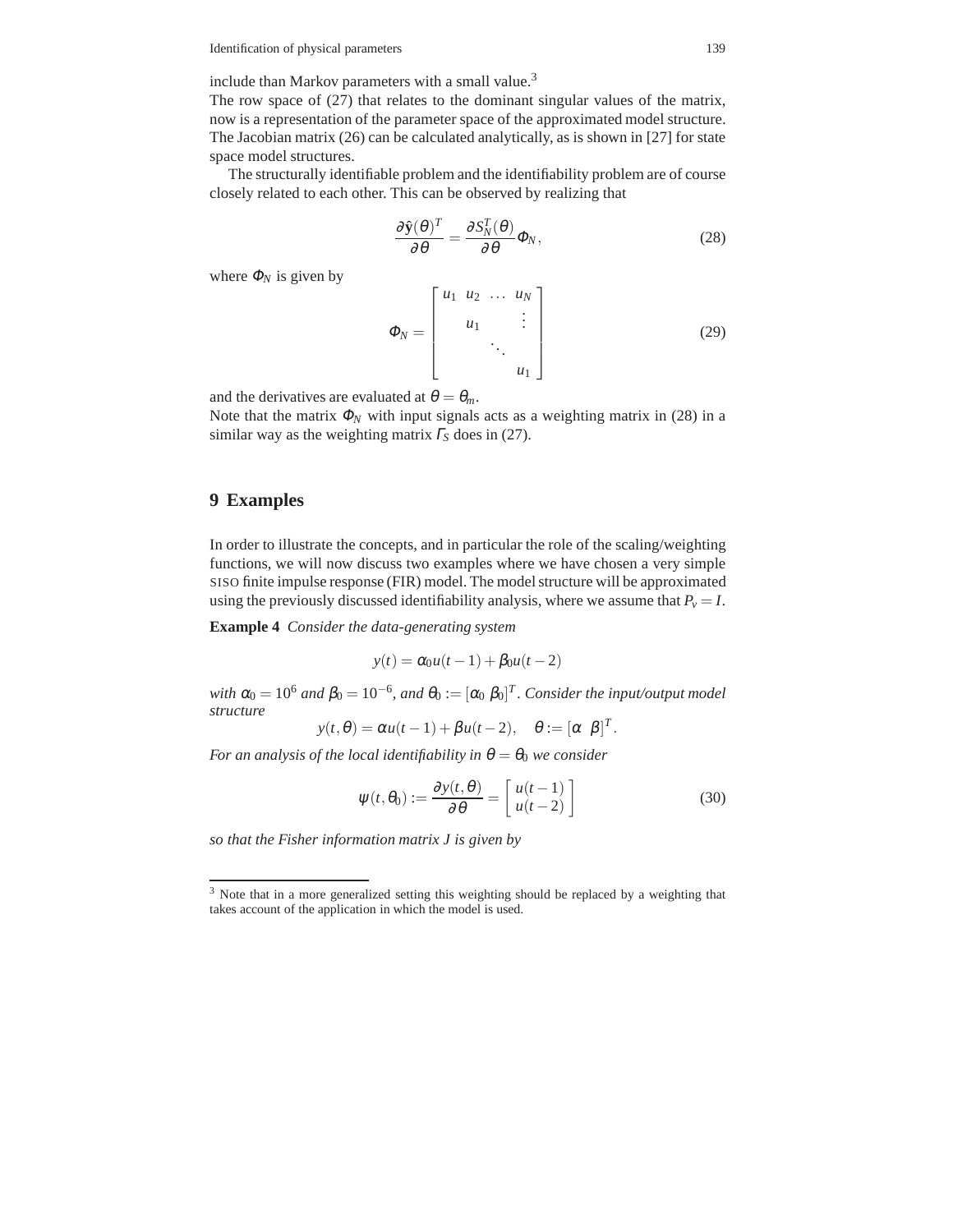$$
J = \mathbb{E} \sum_{t=1}^{N} \psi(t, \theta_0) \psi(t, \theta_0)^T
$$
  
=  $N \mathbb{E} \begin{pmatrix} u(t-1) \\ u(t-2) \end{pmatrix} \begin{pmatrix} u(t-1) \\ u(t-2) \end{pmatrix}^T = N \begin{bmatrix} R_u(0) & R_u(1) \\ R_u(1) & R_u(0) \end{bmatrix}$ 

*with*  $R_u(\tau) = \mathbb{E}[u(t)u(t-\tau)].$ 

*The scaled Fisher information matrix*  $\tilde{J}$  *of (14) for a local analysis around*  $\theta_0$  *is then given by*

$$
N\left[\begin{array}{cc}\alpha_0 & 0\\0 & \beta_0\end{array}\right]\left[\begin{array}{cc}R_u(0) & R_u(1)\\R_u(1) & R_u(0)\end{array}\right]\left[\begin{array}{cc}\alpha_0 & 0\\0 & \beta_0\end{array}\right].
$$

*The relative parameter variance is indicated by J*˜−<sup>1</sup> *. In the case of a unit variance white noise input, it follows that*

$$
\tilde{J} = N \left[ \begin{array}{cc} 10^{12} & 0 \\ 0 & 10^{-12} \end{array} \right],
$$

*while the unscaled Fisher information matrix satisfies*  $J = N \cdot I$ *. Analysis of*  $\tilde{J}$  shows *that the second parameter can very well be neglected, leading to an approximate model structure*  $y(t) = \alpha u(t-1)$ *.* 

*Structural identifiability analysis without scaling shows that both parameters are structurally identifiable, since*  $\frac{\partial S_N^T(\theta)}{\partial \theta} = I$ . However, including both scaling matrices <sup>Γ</sup><sup>θ</sup> *and* <sup>Γ</sup>*S, we obtain*

$$
\Gamma_{\theta} \frac{\partial S_N^T(\theta)}{\partial \theta} \Gamma_S = \begin{bmatrix} 10^{12} & 0 \\ 0 & 10^{-12} \end{bmatrix},
$$

*also showing that the second parameter can be very well neglected. In light of section 5 we remark that in*  $\theta = \theta_0$  *this model is poorly observable/controllable and as a result it is also poorly identifiable.*

**Example 5** *In this example the same data-generating system as in the previous example is considered. Consider the input/output model structure*

$$
y(t, \theta) = \alpha u(t-1) + 10^{-6} \gamma u(t-2), \quad \theta := [\alpha \gamma]^T.
$$

*where*  $\gamma_0 = 1$ *. In comparison with the previous example we have scaled the second parameter with a factor* 10−<sup>6</sup> *. This can be thought of to be the result of choosing a different physical unit for the parameter. The scaled Fisher information matrix*  $\tilde{J}$  of *(14) is*

$$
N\left[\begin{array}{cc}\alpha_0 & 0 \\0 & \gamma_0\end{array}\right]\left[\begin{array}{cc}R_u(0) & 10^{-6}R_u(1) \\10^{-6}R_u(1) & 10^{-12}R_u(0)\end{array}\right]\left[\begin{array}{cc}\alpha_0 & 0 \\0 & \gamma_0\end{array}\right].
$$

*Under the same input conditions it follows that*

$$
\tilde{J} = N \left[ \begin{array}{cc} 10^{12} & 0 \\ 0 & 10^{-12} \end{array} \right],
$$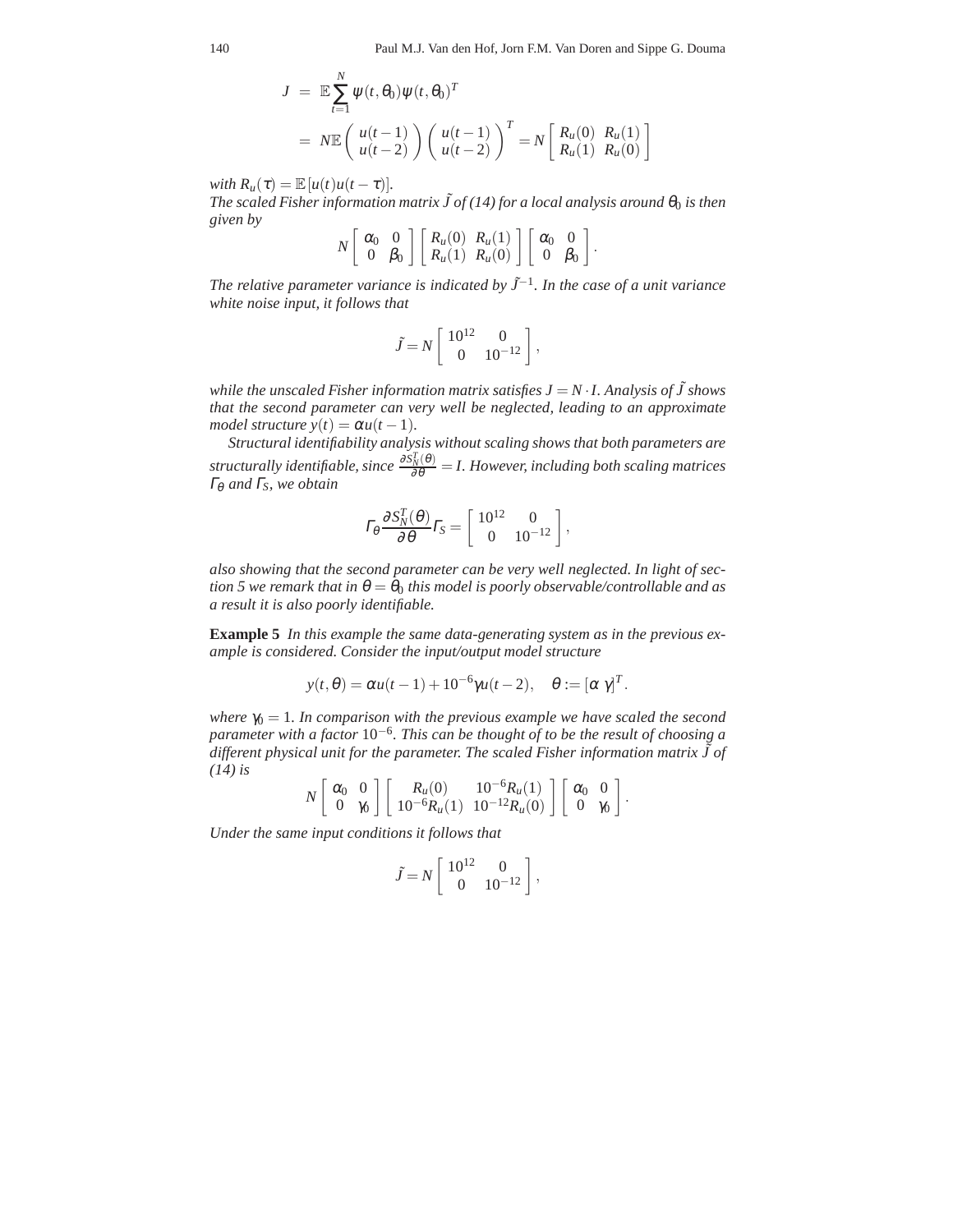Identification of physical parameters 141

*while the unscaled Fisher information matrix is*

$$
J = N \left[ \begin{array}{cc} 1 & 0 \\ 0 & 10^{-12} \end{array} \right].
$$

*Whereas the unscaled matrix is essentially different from the previous example, the scaled analysis shows again that the second parameter can very well be neglected and that the model structure can be approximated with*  $y(t) = \alpha u(t-1)$ *. Structural identifiability analysis without scaling shows that* <sup>α</sup> *is structurally best identifiable, since*

$$
\frac{\partial S_N^T(\theta)}{\partial \theta} = \begin{bmatrix} 1 & 0 \\ 0 & 10^{-6} \end{bmatrix}.
$$

*Including both scaling matrices*  $\Gamma_{\theta}$  *and*  $\Gamma_{\theta}$ *, we obtain in quadratic form* 

$$
\Gamma_{\theta} \frac{\partial S_N^T(\theta)}{\partial \theta} \Gamma_S = \begin{bmatrix} 10^{12} & 0 \\ 0 & 10^{-12} \end{bmatrix},
$$

*being exactly the same as matrix as in the previous example, meaning that the structural identifiability analysis is now-scaling invariant.*

The examples are of course very simple, and they are meant to illustrate the basic phenomena that might occur in large scale physical structures. Use of a notion of relative variance, reflected in a scaled Fisher information matrix, leads to selection results that are scaling-invariant. The fact that we consider a local analysis only is of course a limitation of the results presented here.

## **10 Conclusions**

The question whether a large scale (nonlinear) physical model structure is identifiable, is usually considered in a qualitative way. In this chapter the notion of identifiability is quantified and it is shown how the model structure can be approximated so as to achieve identifiability, while retaining the interpretation of the physical parameters. In this chapter this question has been addressed in a prediction error setting. The analysis has been related to iterative optimization algorithms (like Gauss-Newton and Steepest-Descent) and to Bayesian estimation. It has been shown that parameter scaling becomes relevant when approximating model structures.

**Acknowledgements** This chapter is dedicated to Okko Bosgra, a great colleague and supervisor, at the occasion of his 65th birthday, and with great appreciation for the many stimulating discussions we have had over the years.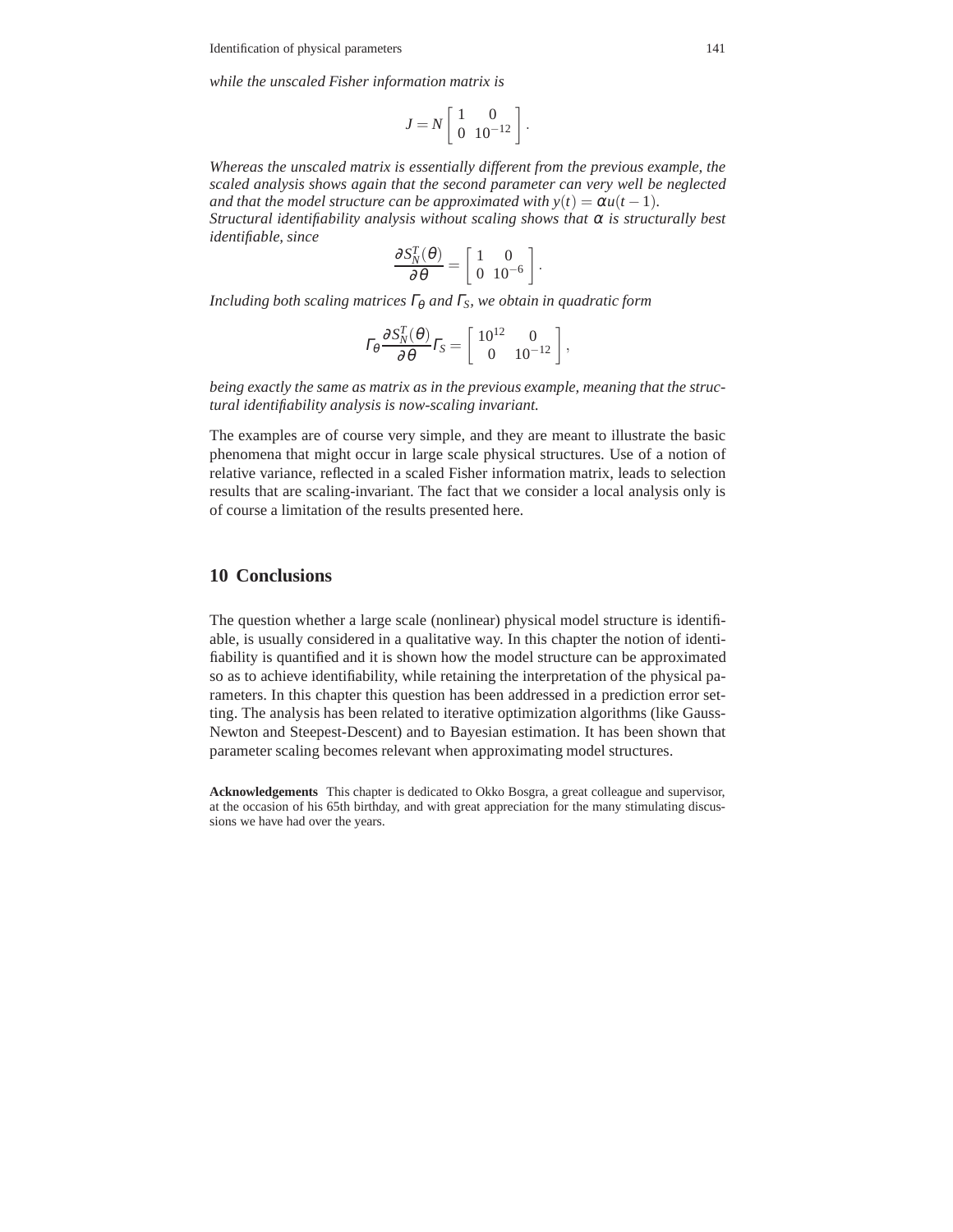#### **References**

- [1] Bai, E.W.: An optimal two-stage identification algorithm for hammerstein-wiener nonlinear systems. Automatica **34**(3), 333–338 (1998)
- [2] Bamieh, B., Giarré, L.: Identification of linear parameter varying models. Int. J. Robust and Nonlinear Control **12**, 841–853 (2002)
- [3] Bellman, R., Åström, K.J.: On structural identifiability. Mathematical Biosciences 7, 329– 339 (1970)
- [4] Berntsen, H.E., Balchen, J.G.: Identifiability of linear dynamical systems. In: P. Eykhoff (ed.) Proc. 3rd IFAC Symp. Identification and System Parameter Estimation, pp. 871–874. The Hague (1973)
- [5] Dennis, J., Schnabel, R.: Numerical Methods for Unconstrained Optimization and Nonlinear Equations. Prentice-Hall, Englewood Cliffs, New Jersey (1983)
- [6] Dötsch, H.G.M., Van den Hof, P.M.J.: Test for local structural identifiability of high-order non-linearly parameterized state space models. Automatica **32**(6), 875–883 (1996)
- [7] Evans, N., Chapman, M., Chappell, M., Godfrey, K.: Identifiability of uncorrelated nonlinear rational systems. Automatica **38**, 1799–1805 (2002)
- [8] Evensen, G.: Data Assimilation. Springer (2007)
- [9] Glover, K., Willems, J.C.: Parameterizations of linear dynamical systems: canonical forms and identifiability. IEEE Trans. Automatic Control **19**(6), 640–646 (1974)
- [10] Godfrey, K.R.: Compartmental Models and their Application. Academic Press, London (1983)
- [11] Grewal, M.S., Glover, K.: Identifiability of linear and nonlinear dynamical systems. IEEE Trans. Automatic Control **21**(6), 833–837 (1976)
- [12] Hjalmarsson, H.: From experiment design to closed-loop control. Automatica **41**(3), 393– 438 (2005)
- [13] Jansen, J.D., Bosgra, O.H., Van den Hof, P.M.J.: Model-based control of multiphase flow in subsurface oil reservoirs. J. Process Control **18**, 846–855 (2008)
- [14] Lee, L.H., Poolla, K.: Identification of linear parameter-varying systems using nonlinear programming. J. of Dynamic Systems, Measurement and Control **121**(1), 71–78 (1999)
- [15] Ljung, L.: System Identification: Theory for the User, 2nd edition. Prentice-Hall, Englewood Cliffs, NJ (1999)
- [16] Ljung, L., Glad, T.: On global identifiability for arbitrary model parameterizations. Automatica **30**(2), 265–276 (1994)
- [17] Lund, B.F., Foss, B.A.: Parameter ranking by orthogonalization applied to nonlinear mechanistic models. Automatica **44**, 278–281 (2008)
- [18] McKelvey, T., Helmersson, A.: System parameterization of an overparameterized model class: improving the optimization algorithm. In: 36th IEEE Conf. Decision and Control, pp. 2984–2989. San Diago, CA, USA (1997)
- [19] McKelvey, T., Helmersson, A., Ribarits, T.: Data driven local coordinates for multivariable linear systems and their application to system identification. Automatica **40**, 1629–1635 (2004)
- [20] Norton, J.P.: Normal-mode identifiability analysis of linear compartmental systems in linear stages. Mathematical Biosciences **50**, 95–115 (1980)
- [21] Pintelon, R., Schoukens, J.: System Identification: A Frequency Domain Approach. IEEE Press, Piscataway, NJ (2001)
- [22] Stigter, J.D., Peeters, R.L.M.: On a geometric approach to the structural identifiability problem and its application in a water quality case study. In: Proc. European Control Conf. Koss, Greece (2007)
- [23] Tavakoli, R., Reynolds, A.C.: History matching with parameterization based on the SVD of a dimensionless sensitivity matrix. In: Proc. SPE Reservoir Simulation Symposium, Texas, USA (2009)
- [24] Tóth, R.: Modeling and identification of linear parameter-varying systems an orthornomal basis function approach. Ph.D. thesis, Delft Univ. Technology, Delft, The Netherlands (2008)
- [25] Tóth, R., Heuberger, P.S.C., Van den Hof, P.M.J.: LPV system identification with globally fixed orthonormal basis functions. In: Proc. 46th IEEE Conf. Decision and Control, pp. 3646–3653. New Orleans, LA (2007)